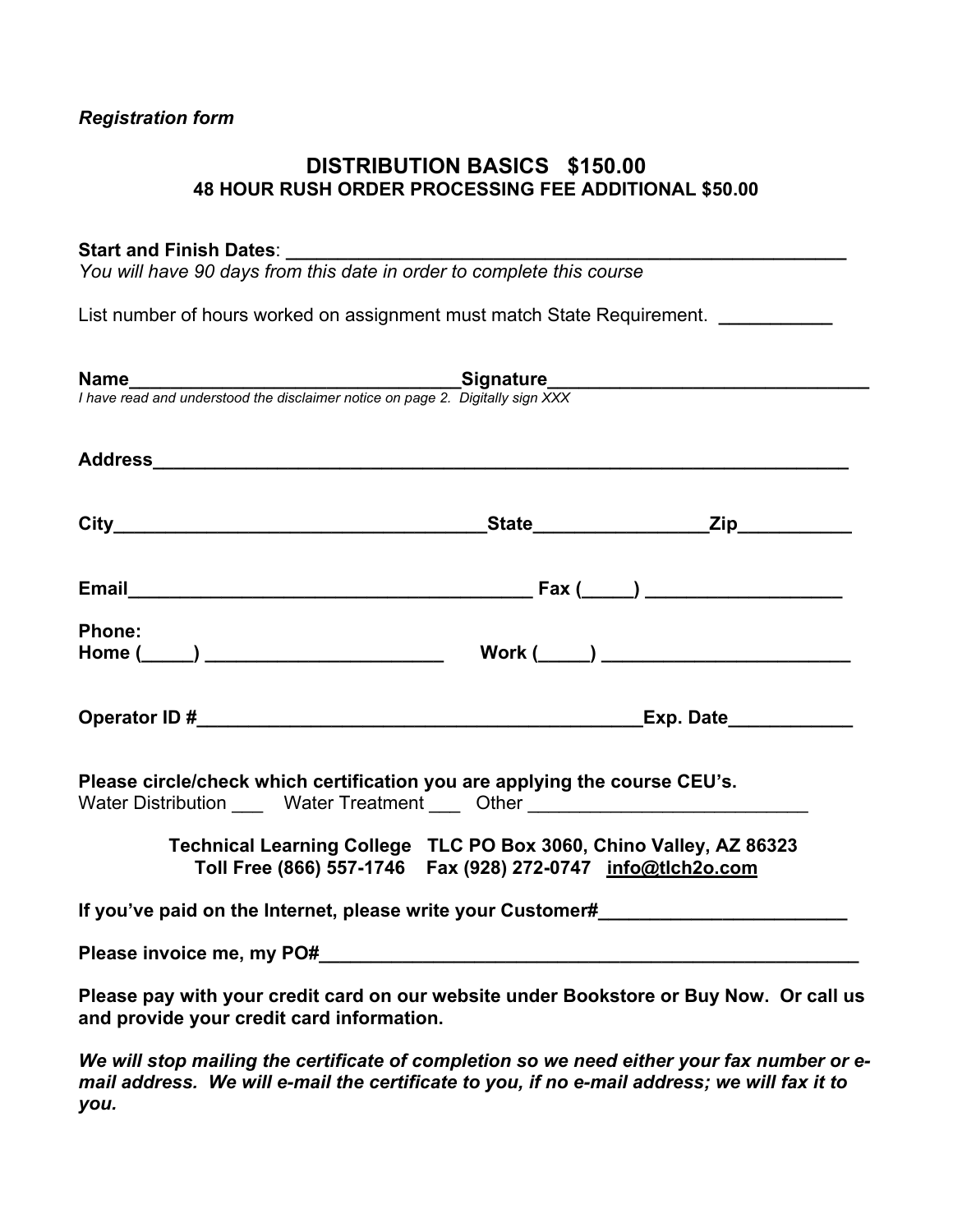# **DISCLAIMER NOTICE**

I understand that it is my responsibility to ensure that this CEU course is either approved or accepted in my State for CEU credit. I understand State laws and rules change on a frequent basis and I believe this course is currently accepted in my State for CEU or contact hour credit, if it is not, I will not hold Technical Learning College responsible. I also understand that this type of study program deals with dangerous conditions and that I will not hold Technical Learning College, Technical Learning Consultants, Inc. (TLC) liable for any errors or omissions or advice contained in this CEU education training course or for any violation or injury or neglect or damage caused by this CEU education training or course material suggestion or error. I will call or contact TLC if I need help or assistance and double-check to ensure my registration page and assignment has been received and graded.

**State Approval Listing Link**, check to see if your State accepts or has pre-approved this course. Not all States are listed. Not all courses are listed. If the course is not accepted for CEU credit, we will give you the course free if you ask your State to accept it for credit.

**Professional Engineers**; Most states will accept our courses for credit but we do not officially list the States or Agencies. Please check your State for approval.

# **State Approval Listing URL…**

*<http://www.abctlc.com/downloads/PDF/CEU%20State%20Approvals.pdf>*

*You can obtain a printed version of the course manual from TLC for an additional \$169.95 plus shipping charges.* 

# **AFFIDAVIT OF EXAM COMPLETION**

I affirm that I personally completed the entire text of the course. I also affirm that I completed the exam without assistance from any outside source. I understand that it is my responsibility to file or maintain my certificate of completion as required by the state or by the designation organization.

# **Grading Information**

In order to maintain the integrity of our courses we do not distribute test scores, percentages or questions missed. Our exams are based upon pass/fail criteria with the benchmark for successful completion set at 70%. Once you pass the exam, your record will reflect a successful completion and a certificate will be issued to you.

# **Rush Grading Service**

If you need this assignment graded and the results mailed to you within a 48-hour period, prepare to pay an additional rush service handling fee of \$50.00. This fee may not cover postage costs. If you need this service, simply write RUSH on the top of your Registration Form. We will place you in the front of the grading and processing line.

For security purposes, please fax or e-mail a copy of your driver's license and always call us to confirm we've received your assignment and to confirm your identity.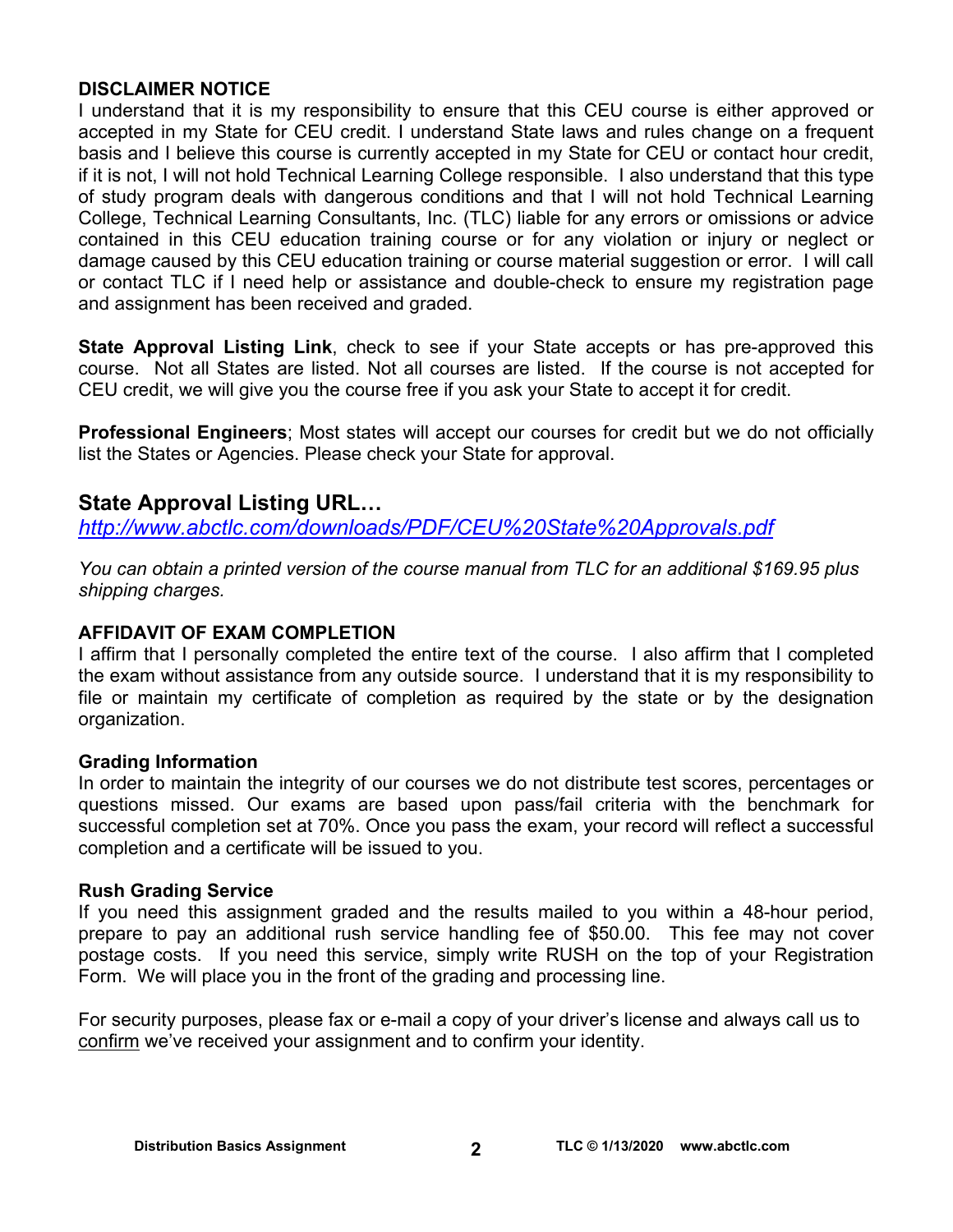# **Texas Students Only**

# **Acknowledgement of Notice of Potential Ineligibility for License**

*You are required to sign and return to TLC or your credit will not be reported.* 

| Name:          |  |  |  |
|----------------|--|--|--|
|                |  |  |  |
| Date of Birth: |  |  |  |

Email Address: **Email Address: Email Address: All and Address: All and Address: All and Address: All and Address: All and Address: All and Address: All and Address: All and Address: All and Address: A** 

By signing this form, I acknowledge that Technical Learning College notified me of the following:

- the potential ineligibility of an individual who has been convicted of an offense to be issued an occupational license by the Texas Commission on Environmental Quality (TCEQ) upon completion of the educational program;
- the current TCEQ Criminal Conviction Guidelines for Occupational Licensing, which describes the process by which the TCEQ's Executive Director determines whether a criminal conviction:
- renders a prospective applicant an unsuitable candidate for an occupational license;
- warrants the denial of a renewal application for an existing license; or
- warrants revocation or suspension of a license previously granted.
- the right to request a criminal history evaluation from the TCEQ under Texas Occupations Code Section 53.102; and
- that the TCEQ may consider an individual to have been convicted of an offense for the purpose of denying, suspending or revoking a license under circumstances described in Title 30 Texas Administrative Code Section 30.33.

Enrollee Signature: \_\_\_\_\_\_\_\_\_\_\_\_\_\_\_\_\_\_\_\_\_\_\_\_\_\_\_\_\_\_\_\_\_\_ Date: \_\_\_\_\_\_\_\_\_

Name of Training Provider/Organization: Technical Learning College

Contact Person: Melissa Durbin Role/Title: Dean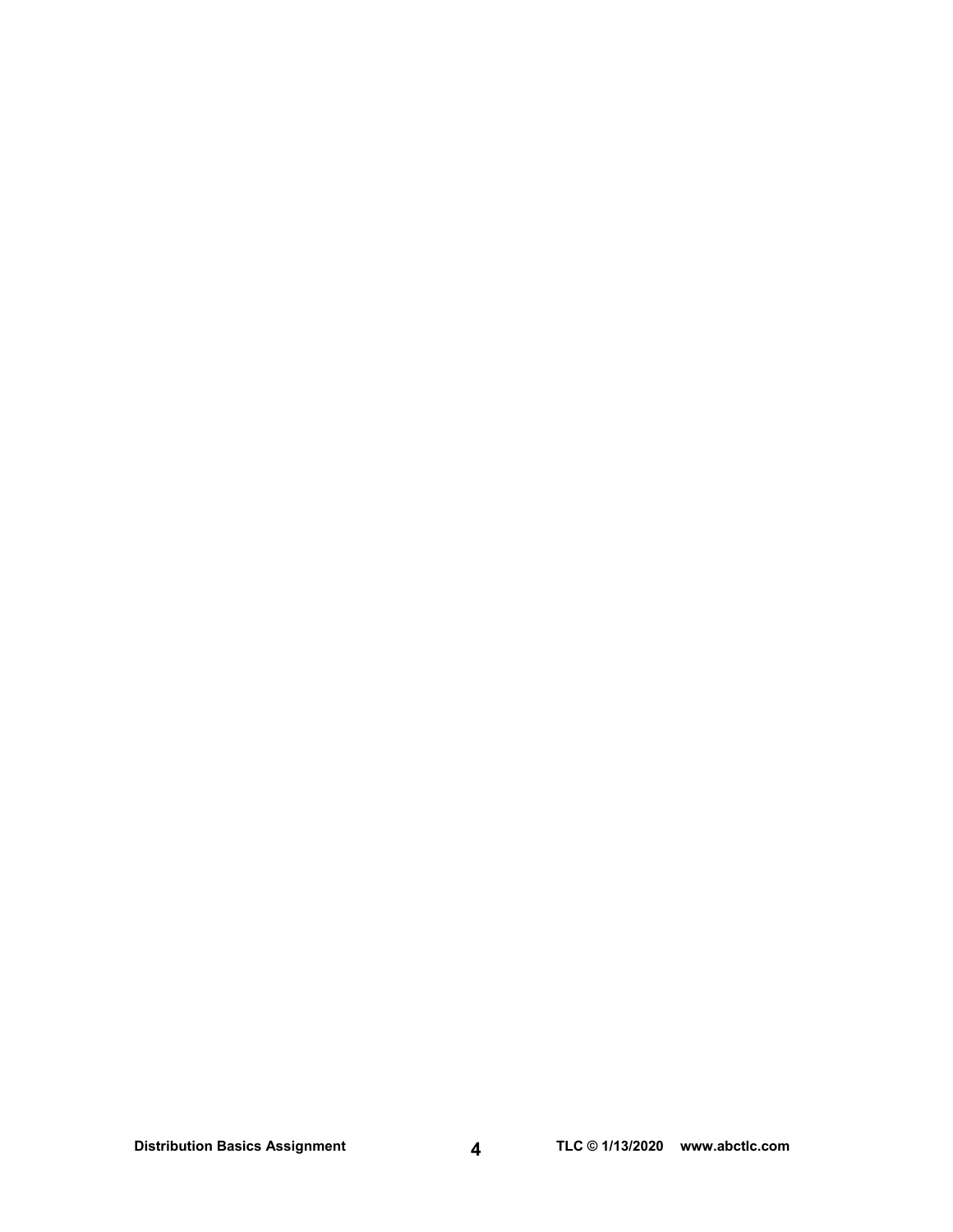# **CERTIFICATION OF COURSE PROCTOR**

Technical Learning College requires that our students who takes a correspondence or home study program course must pass a proctored course reading, quiz and final examination. The proctor must complete and provide to the school a certification form approved by the commission for each examination administered by the proctor.

**Instructions**. When a student completes the course work, fill out the blanks in this section and provide the form to the proctor with the examination.

Name of Course:  $\blacksquare$ 

Name of Licensee:  $\qquad \qquad \qquad$ 

**Instructions to Proctor**. After an examination is administered, complete and return this certification and examination to the school in a sealed exam packet or in pdf format.

I certify that:

- 1. I am a disinterested third party in the administration of this examination. I am not related by blood, marriage or any other relationship to the licensee which would influence me from properly administering the examination.
- 2. The licensee showed me positive photo identification prior to completing the examination.
- 3. The enclosed examination was administered under my supervision on . The licensee received no assistance and had no access to books, notes or reference material.
- 4. I have not permitted the examination to be compromised, copied, or recorded in any way or by any method.
- 5. Provide an estimate of the amount of time the student took to complete the assignment.

Time to complete the entire course and final exam. \_\_\_\_\_\_\_\_\_\_\_\_\_\_\_\_\_\_\_\_\_\_\_\_\_\_\_\_\_

Notation of any problem or concerns:

Name and Telephone of Proctor (please print):

Signature of Proctor

 $\overline{a}$ 

 $\overline{a}$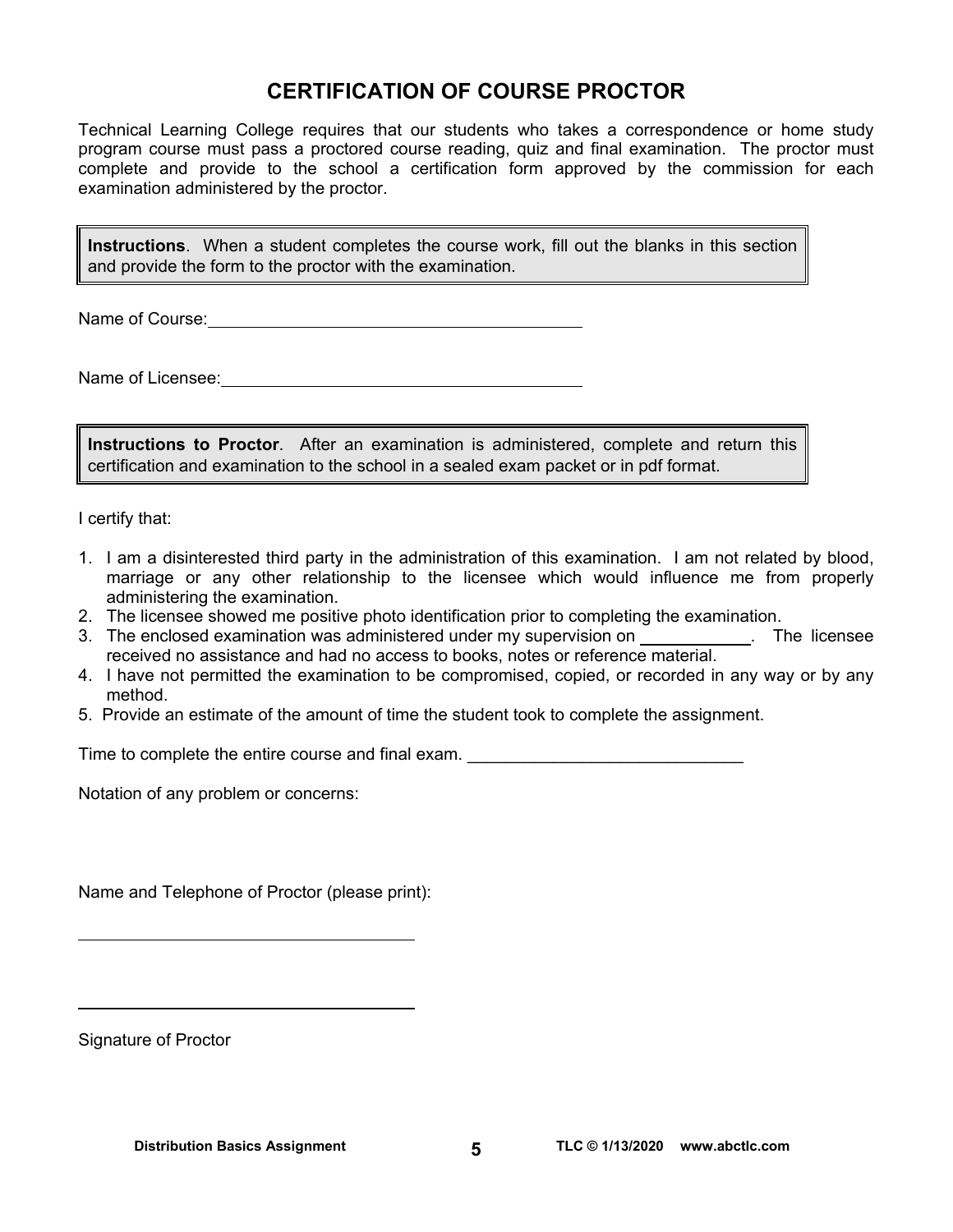*Please e-mail or fax this survey along with your final exam* 

# **DISTRIBUTION BASICS CEU COURSE CUSTOMER SERVICE RESPONSE CARD**

NAME: \_\_\_\_\_\_\_\_\_\_\_\_\_\_\_\_\_\_\_\_\_\_\_\_\_\_\_\_\_\_\_\_\_\_\_\_\_\_\_\_\_\_\_\_\_\_\_\_\_\_\_\_\_\_\_\_\_\_ E-MAIL **E-MAIL E-MAIL** *PLEASE COMPLETE THIS FORM BY CIRCLING THE NUMBER OF THE APPROPRIATE ANSWER IN THE AREA BELOW.*  Please rate the difficulty of your course. Very Easy 0 1 2 3 4 5 Very Difficult Please rate the difficulty of the testing process. Very Easy 0 1 2 3 4 5 Very Difficult Please rate the subject matter on the exam to your actual field or work. Very Similar 0 1 2 3 4 5 Very Different How did you hear about this Course?<br> **How did you hear about this Course?** What would you do to improve the Course?

 $\overline{\phantom{a}}$  , and the contribution of the contribution of the contribution of the contribution of the contribution of the contribution of the contribution of the contribution of the contribution of the contribution of the

Any other concerns or comments.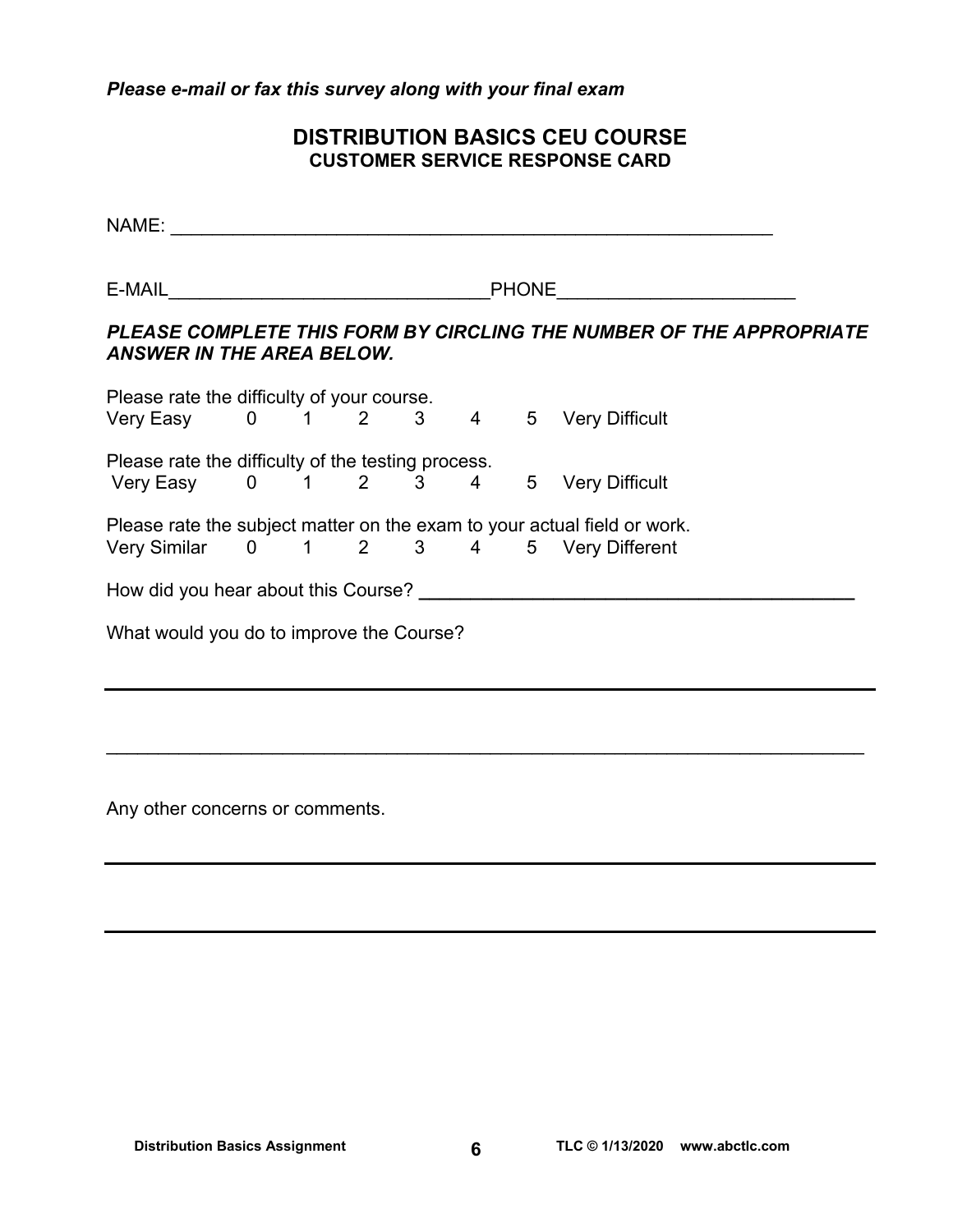# **Distribution Basics Answer Key**

**Name\_\_\_\_\_\_\_\_\_\_\_\_\_\_\_\_\_\_\_\_\_\_\_\_\_\_\_\_\_\_\_\_\_\_\_\_\_\_**

**Phone \_\_\_\_\_\_\_\_\_\_\_\_\_\_\_\_\_\_\_\_\_\_\_\_\_\_\_\_\_\_\_\_\_\_\_\_\_\_** 

**Did you check with your State agency to ensure this course is accepted for credit?** 

**You are responsible to ensure this course is accepted for credit. No refund. Method of Course acceptance confirmation. Please fill this section** 

Website \_\_ Telephone Call \_\_ Email \_\_\_ Spoke to \_\_\_\_\_\_\_\_\_\_\_\_\_\_\_\_\_\_\_\_\_\_\_\_\_\_\_\_\_\_\_\_

Did you receive the approval number, if applicable?

What is the course approval number, if applicable? \_\_\_\_\_\_\_\_\_\_\_\_\_\_\_\_\_\_\_\_\_\_\_\_\_\_\_\_\_

*You can electronically complete this assignment in Adobe Acrobat DC.* 

Please Circle, Bold, Underline or X, one answer per question. A **felt tipped pen** works best.

| 1. $AB$                               | 20. A B C D | 39. A B C D                    | 58. A B     |
|---------------------------------------|-------------|--------------------------------|-------------|
| 2. ABCD                               | 21. A B C D | 40. A B C D                    | 59. A B C D |
| 3. ABCD                               | 22. A B C D | 41. A B C D                    | 60. A B C D |
| 4. ABCD                               | 23. A B C D | 42. A B                        | 61. A B C D |
| 5. A B                                | 24. A B C D | 43. A B C D                    | 62. A B     |
| 6. A B                                | 25. A B     | 44. A B C D                    | 63. A B C D |
| 7. A B                                | 26. A B     | 45. A B C D                    | 64. A B C D |
| 8. A B                                | 27. A B C D | 46. A B C D                    | 65. A B     |
| 9. AB                                 | 28. A B C D | 47. A B C D                    | 66. A B C D |
| 10.ABCD                               | 29. A B     | 48. A B C D                    | 67. A B C D |
| 11.ABCD                               | 30. A B C D | 49. A B C D                    | 68. A B C D |
| 12.ABCD                               | 31. A B     | 50. A B C D                    | 69. A B C D |
| 13.AB                                 | 32. A B C D | 51. A B C D                    | 70. A B C D |
| 14.AB                                 | 33. A B C D | 52. A B C D                    | 71. A B C D |
| 15.ABCD                               | 34. A B C D | 53. A B C D                    | 72. A B     |
| 16.AB                                 | 35. A B C D | 54. A B                        | 73. A B C D |
| 17.AB                                 | 36. A B C D | 55. A B                        | 74. A B     |
| 18.ABCD                               | 37. A B C D | 56. A B C D                    | 75. A B C D |
| 19.ABCD                               | 38. A B C D | 57. A B C D                    | 76. A B C D |
| <b>Distribution Basics Assignment</b> |             | TLC © 1/13/2020 www.abctlc.com |             |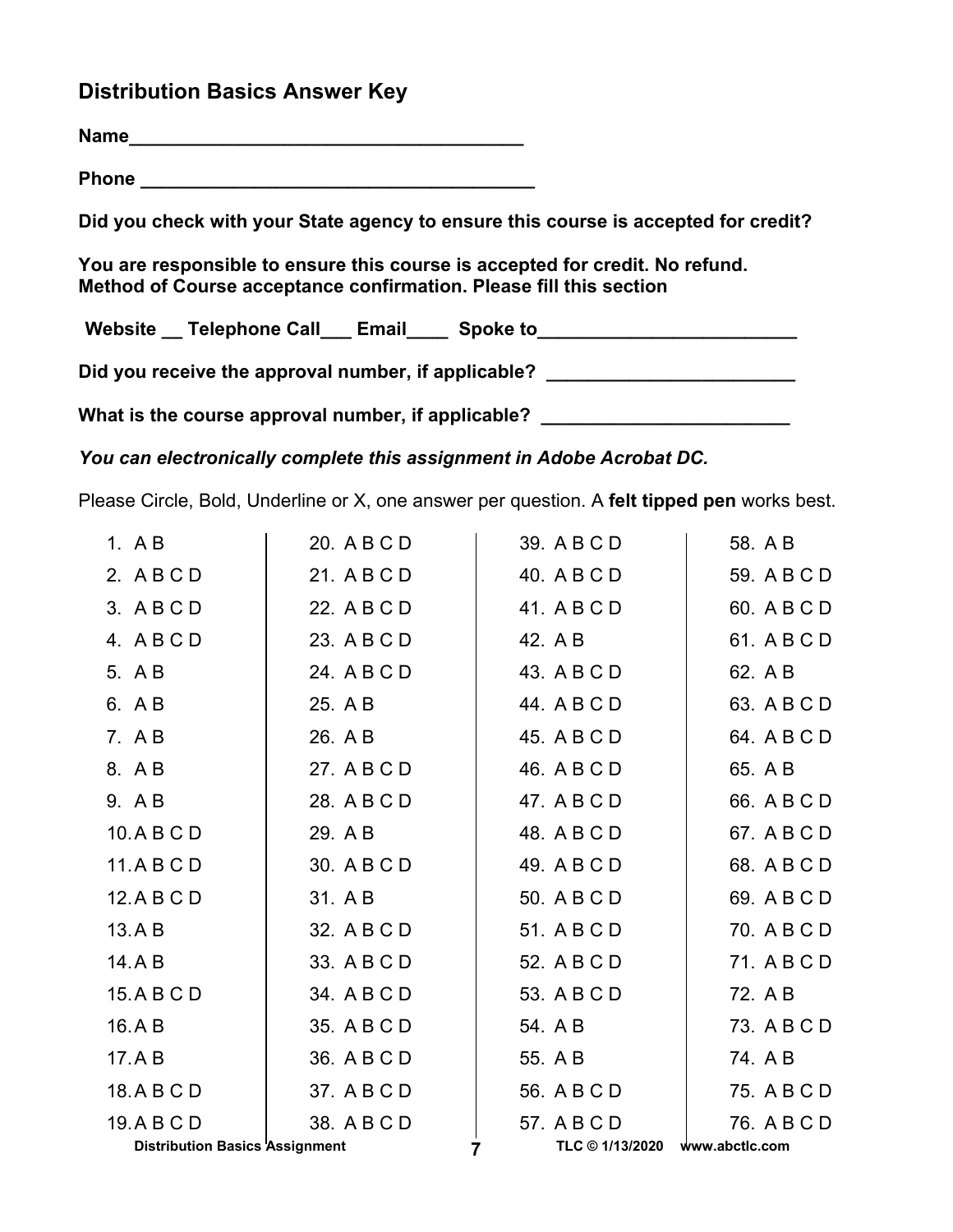|          | 77. ABCD     |          | 108. A B C D | 139. A B C D | 170. A B |              |
|----------|--------------|----------|--------------|--------------|----------|--------------|
|          | 78. ABCD     |          | 109. ABCD    | 140. ABCD    | 171. AB  |              |
|          | 79. ABCD     |          | 110. ABCD    | 141. ABCD    |          | 172. A B C D |
|          | 80. A B C D  |          | 111. ABCD    | 142. A B C D |          | 173. A B C D |
|          | 81. ABCD     |          | 112. A B C D | 143. A B C D |          | 174. A B C D |
|          | 82. A B C D  |          | 113. ABCD    | 144. ABCD    |          | 175. A B C D |
|          | 83. A B      |          | 114. ABCD    | 145. A B C D |          | 176. A B C D |
|          | 84. A B C D  |          | 115. A B C D | 146. A B C D |          | 177. A B C D |
| 85.      | ABCD         |          | 116. A B C D | 147. A B C D |          | 178. A B C D |
| 86.      | ABCD         |          | 117. ABCD    | 148. ABCD    |          | 179. A B C D |
|          | 87. A B C D  | 118. A B |              | 149. ABCD    |          | 180. A B C D |
|          | 88. A B C D  |          | 119. A B C D | 150. A B C D |          | 181. A B C D |
| 89.      | ABCD         |          | 120. A B C D | 151. ABCD    |          | 182. A B C D |
| 90.      | ABCD         |          | 121. A B C D | 152. A B C D |          | 183. A B C D |
|          | 91. ABCD     |          | 122. A B C D | 153. A B C D |          | 184. A B C D |
|          | 92. A B C D  |          | 123. A B C D | 154. A B C D |          | 185. A B C D |
| 93.      | ABCD         |          | 124. A B C D | 155. A B C D |          | 186. A B C D |
| 94.      | ABCD         | 125. A B |              | 156. A B C D | 187. A B |              |
| 95.      | ABCD         |          | 126. A B C D | 157. A B     | 188. A B |              |
| 96.      | ABCD         |          | 127. A B C D | 158. A B C D |          | 189. A B C D |
|          | 97. A B C D  | 128. A B |              | 159. A B C D | 190. A B |              |
|          | 98. AB       |          | 129. A B C D | 160. A B C D |          | 191. A B C D |
| 99. A B  |              |          | 130. A B C D | 161. A B C D |          | 192. A B C D |
| 100. AB  |              |          | 131. ABCD    | 162. A B C D |          | 193. A B C D |
| 101. AB  |              |          | 132. A B C D | 163. ABCD    |          | 194. A B C D |
| 102. AB  |              | 133. AB  |              | 164. A B C D | 195. A B |              |
| 103. A B |              |          | 134. A B C D | 165. A B C D |          | 196. A B C D |
| 104. A B |              |          | 135. A B C D | 166. A B C D |          | 197. A B C D |
| 105. A B |              | 136. A B |              | 167. A B C D |          | 198. A B C D |
| 106. A B |              | 137. A B |              | 168. A B C D |          | 199. A B C D |
|          | 107. A B C D |          | 138. A B C D | 169. A B C D |          | 200. A B C D |
|          |              |          |              |              |          |              |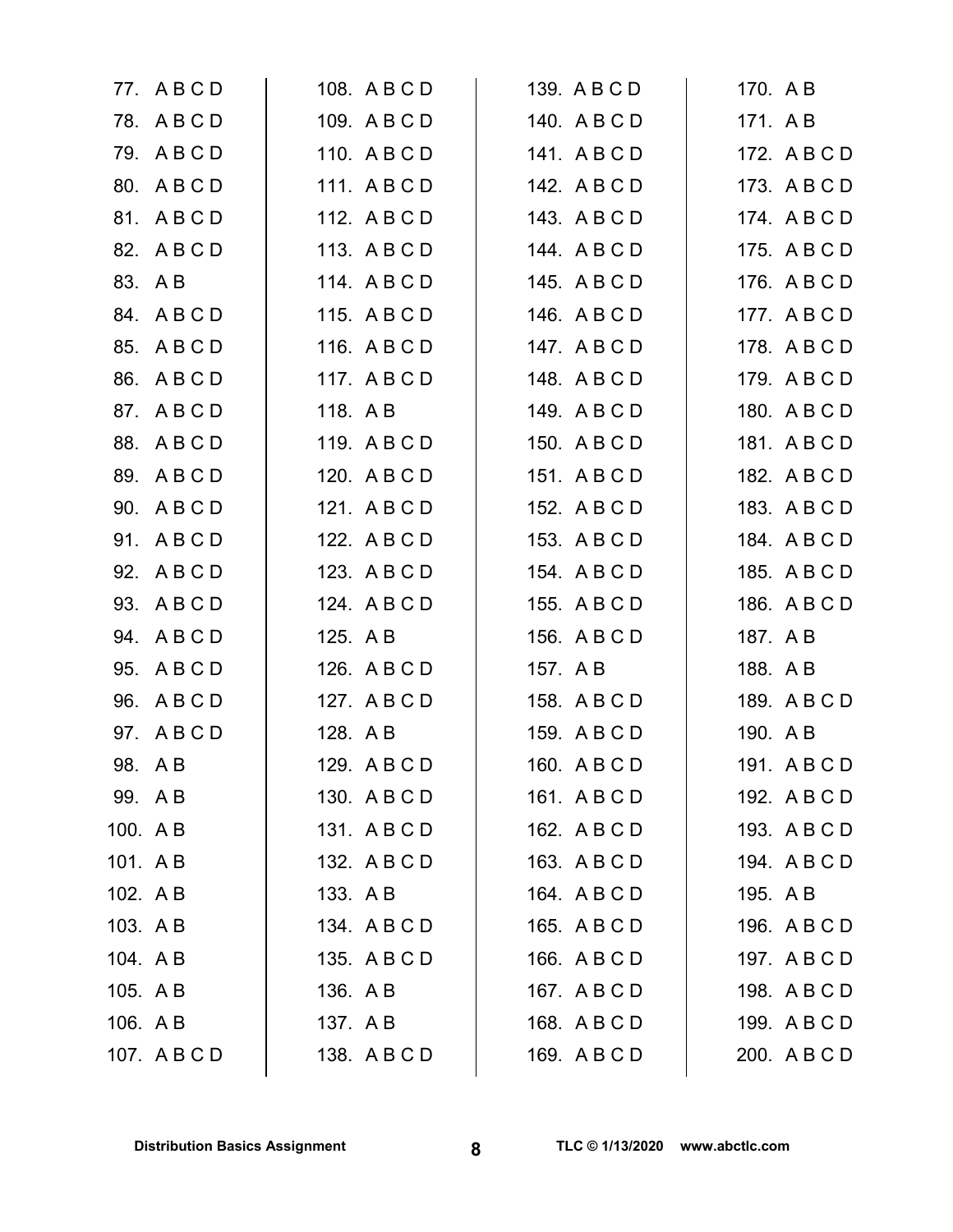*I understand that I am 100 percent responsible to ensure that TLC receives the Assignment and Registration Key. I understand that TLC has a zero tolerance towards not following their rules, cheating or hostility towards staff or instructors. I need to complete the entire assignment for credit. There is no credit for partial assignment completion. My exam was proctored.* 

*I will contact TLC if I do not hear back from them within 2 days of assignment submission. I will forfeit my purchase costs and will not receive credit or a refund if I do not abide with TLC's rules. I will not hold TLC liable for any errors, injury, death or non-compliance with rules. I will abide with all federal and state rules and rules found on page 2.* 

**Please Sign that you understand and will abide with TLC's Rules.** 

**\_\_\_\_\_\_\_\_\_\_\_\_\_\_\_\_\_\_\_\_\_\_\_\_\_\_\_\_\_\_\_\_\_\_\_\_\_\_\_\_\_\_\_\_\_\_\_\_\_\_\_\_\_\_ Signature** 

*Please write down any questions you were not able to find the answers or that have errors.* 

# **When Finished with Your Assignment**

# **REQUIRED DOCUMENTS**

Please scan the **Registration Page, Answer Key, Survey and Driver's License** and email these documents to info@TLCH2O.com.

### **IPhone Scanning Instructions**

If you are unable to scan, take a photo of these documents with your **iPhone** and send these photos to TLC, info@TLCH2O.com.

# **FAX**

If you are unable to scan and email, please fax these to TLC, if you fax, call to confirm that we received your paperwork. **(928) 468-0675**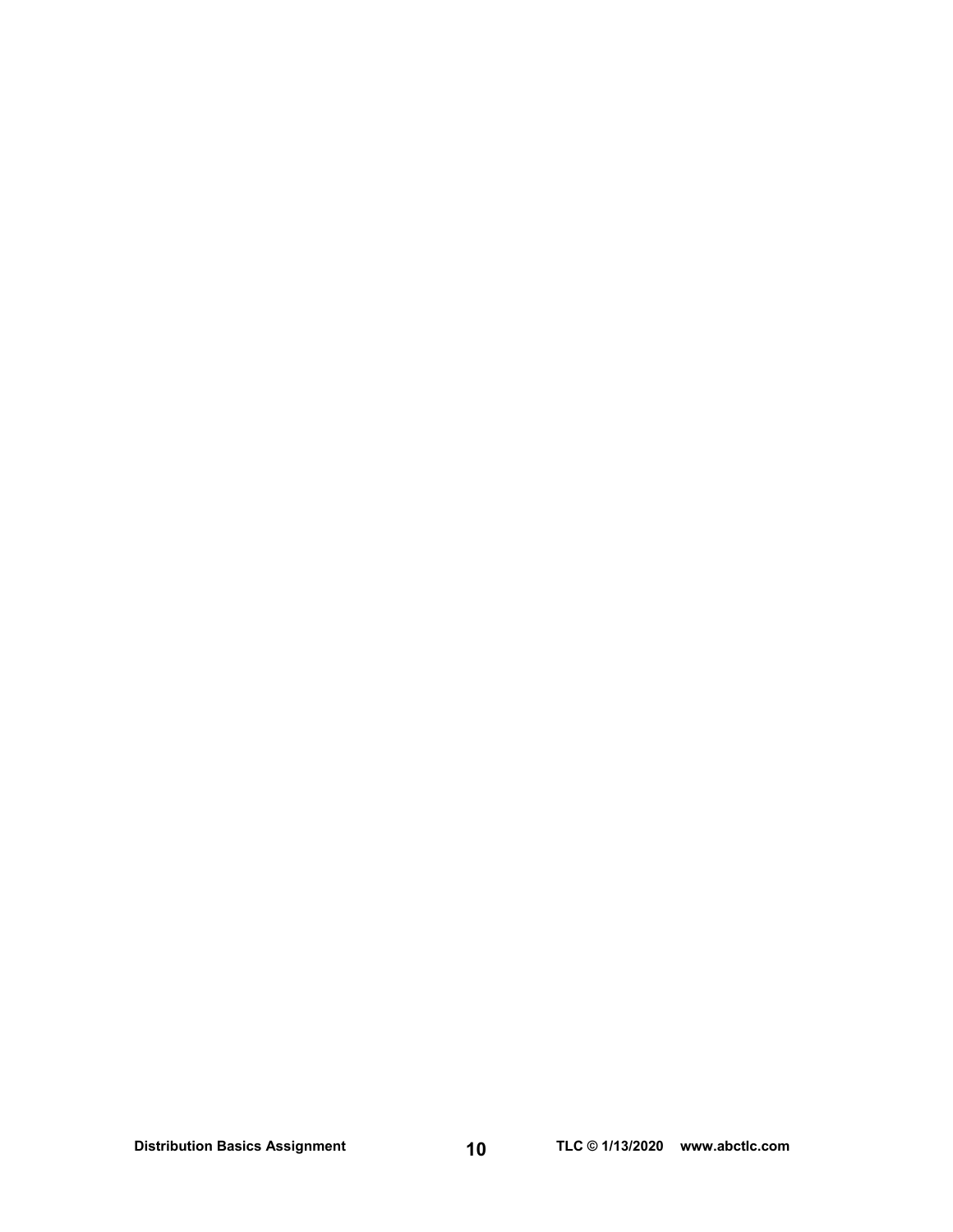# **Distribution Basics - 1 CEU Training Course Assignment**

The Distribution Basics CEU course assignment is available in Word on the Internet for your convenience, please visit [www.ABCTLC.com an](http://www.ABCTLC.com)d download the assignment and e-mail it back to TLC.

You will have 90 days from receipt of this manual to complete it in order to receive your Professional Development Hours (PDHs) or Continuing Education Unit (CEU). A score of 70 % or better is necessary to pass this course. If you should need any assistance, please email or fax all concerns and the completed ANSWER KEY to [info@tlch2o.com.](mailto:info@tlch2o.com) 

Select one answer per question. Please utilize the answer key. (s) on the answer will indicate either plural and singular tenses.

### **Hyperlink to the Glossary and Appendix**

*<http://www.abctlc.com/downloads/PDF/WTGlossary.pdf>*

# **Water Distribution Section**

### **System Elements**

1. Globe valves should only the only valve used in an Arterial system for main line isolation.

A. True B. False

### **Butterfly Valve**

2. Butterfly valves are rotary type of valves usually found on large transmission lines, and may also have an additional valve beside it known as a\_\_\_\_\_\_\_\_\_\_\_ to prevent water hammer.

- A. Regulator C. PRV
- B. Bypass D. None of the above

### **Water Distribution Valves**

3. According to the text, at intersections of distribution mains, the number of valves required is normally one less than the number of?

- A. Ties C. Depends on customers
- B. Radiating mains D. None of the above

### **Gate Valves**

- 4. If the valve is wide open, the gate inside the valve is \_\_\_\_\_\_\_\_\_\_\_\_\_\_\_\_\_\_\_\_ into the valve bonnet.
- A. Fully drawn up **C. Fully closed**
- B. Fully down D. None of the above

### **Ball Valves**

5. Ball valves should be either fully-on or fully-off, some ball valves also contain a swing check located within the ball to give the valve a check valve feature.

A. True B. False

### **Valve Exercising**

6. Valve exercising should be done once per year to locate inoperable valves due to freezing or buildup of rust or corrosion and to detect minimum flow restriction and to prevent valves from becoming frozen or damaged.

A. True B. False

### **Common Rotary Valves**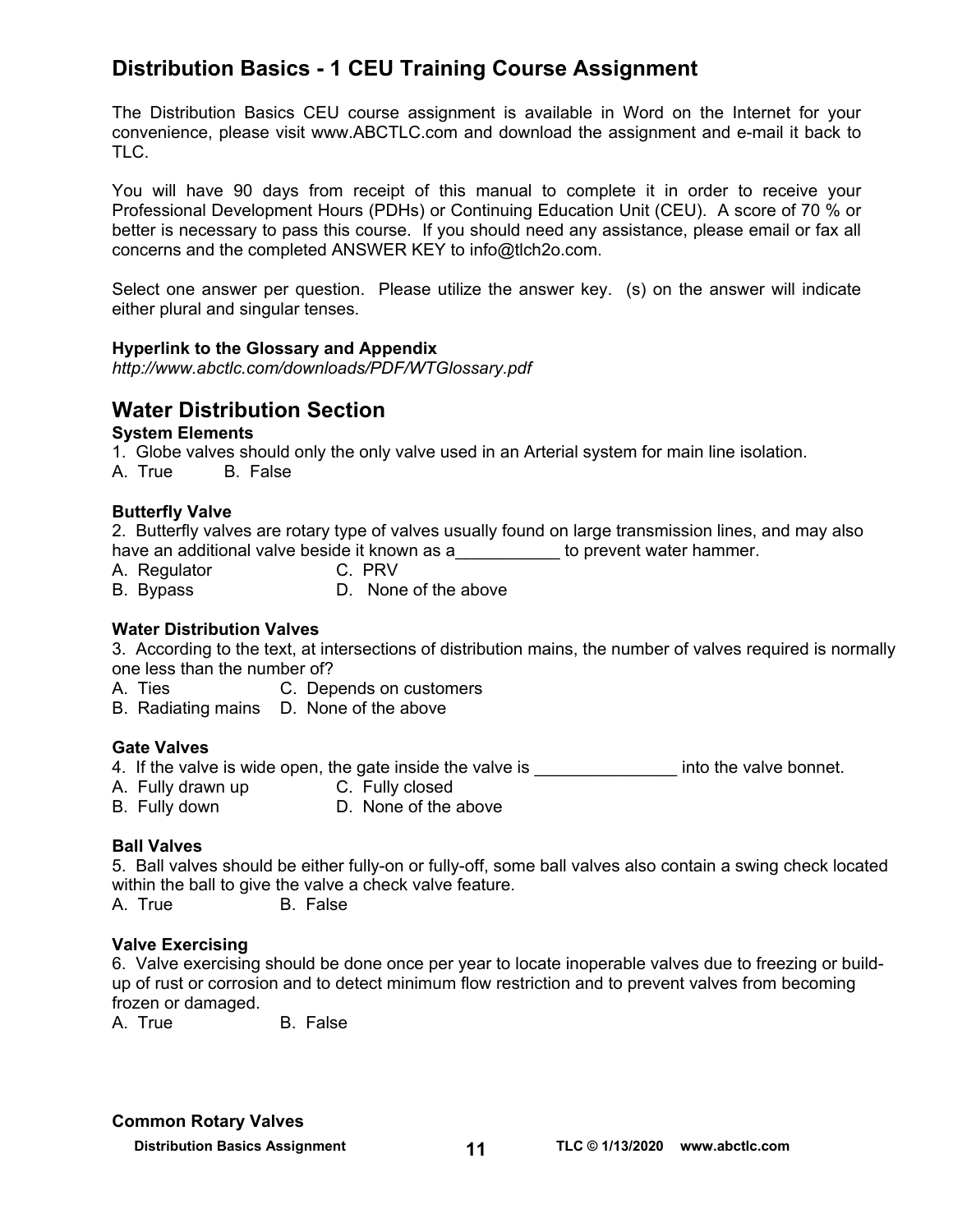7. Globe valve is a rotary valve and is rare to find in most distribution systems, but is found at water treatment plants.

A. True B. False

### **Water Pressure**

8. 2.31 feet of water is equal to 1 psi, or 1 foot of water is equal to about a half a pound (.433 pounds to be exact).

A. True B. False

9. For ordinary domestic use, water pressure should be between 25 and 45 psi.

A. True B. False

10. 20 psi is the minimum pressure required at any point in the water system, so that is prevented.

A. Cavitation C. Backflow and infiltration

B. Back pressure D. None of the above

11. Which of the following is provided from the direct force of the water, or by the height of the water?

A. Pressure C. Maximum daily use

B. System integrity D. None of the above

### **Water Use or Demand**

12. Water system demand comes from many sources including residential, commercial, industrial and public consumers as well as waste and some?

A. Pressure C. Unavoidable loss

B. System integrity D. None of the above

13. The combination of storage reservoirs and distribution lines must be capable of meeting consumers' needs for pressure at all times.

A. True B. False

14. The quantity of water used in any community varies from 100 to 200 gallons per person per day.

A. True B. False

15. Which of the following is highly desired and represents a rather significant demand upon the system?

A. Fire protection C. Surge protection

B. Cavitation protection D. None of the above

16. A common design usage assumption is to plan for the usage of 100 to 150 gallons per person per day for average domestic use.

A. True B. False

17. The maximum daily use is approximately 3 to 5 times the average daily use.

A. True B. False

18. Which of the following is usually encountered during the summer months and can vary widely depending on irrigation practices?

- A. Maximum daily use C. Unavoidable loss and waste
- B. Minimum daily use D. None of the above

(S) Means the answer can be plural or singular in nature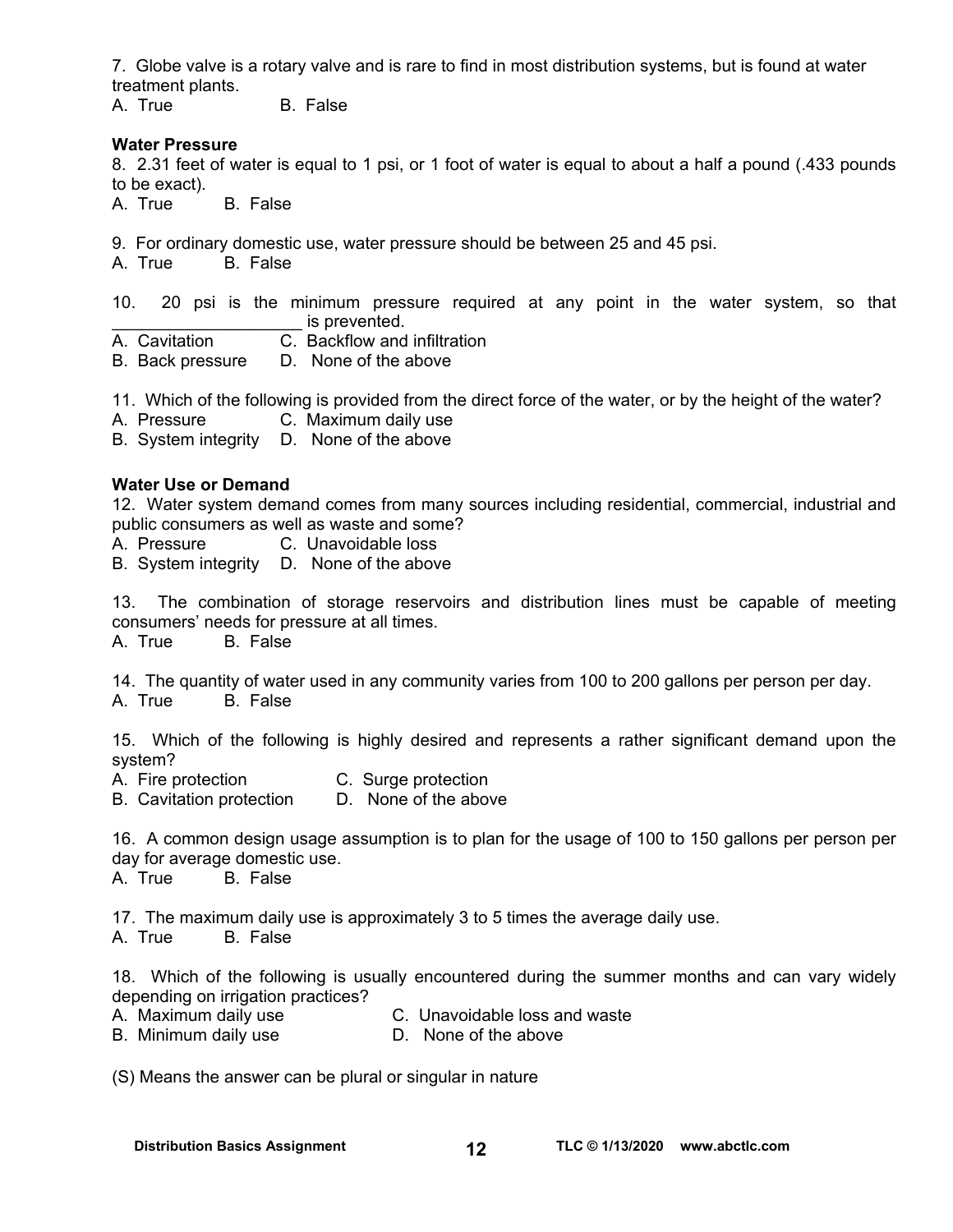### **Groundwater Treatment/Production System Section Groundwater and Wells**

- 19. When toxic substances are spilled or dumped near a well, these can leach into and contaminate the groundwater drawn from that well.
- A. Karst C. Soil moisture
- B. Aquifer D. None of the above
- 20. The area above the water table lies the?
- A. Unsaturated zone C. Saturated zone
- B. Karst D. None of the above
- 21. The water in the saturated zone is called?
- A. Unconfined aquifer(s) C. Water table
- B. Groundwater D. None of the above

22. Which of the following terms are cracks, joints, or fractures in solid rock, through which groundwater moves?

- A. Fractured aquifer(s) C. Soil moisture
- B. Karst D. None of the above

23. Limestone is often located in which of the following?

- A. Unconfined aquifer(s) C. Fractured aquifer(s)<br>B. Soil moisture D. None of the above
- D. None of the above

24. Which of the following may move in different directions below the ground than the water flowing on the surface?

- A. Water table C. Soil moisture
- B. Groundwater D. None of the above

25. Unconfined aquifers are those that are bounded by the water table. Some aquifers lie beneath layers of impermeable materials.

A. True B. False

26. A well inside an aquifer is an artesian well.

A. True B. False

27. Which of the following is the level to which the water in an artesian aquifer will rise?<br>A. Aquifer cable C. Water table

- C. Water table
- B. Piezometric surface D. None of the above

28. Sandstone may become so highly cemented or recrystalized that all of the original space is filled, in this case, the rock is no longer a porous medium and is known as?

- A. Unconfined aquifer(s) C. Fractured aquifer(s)
- B. Porous media D. None of the above

29. Clay has many spaces between its grains, but the spaces are not large enough to permit free movement of water.

A. True B. False

30. Which of the following usually flows downhill along the slope of the water table?

- A. Groundwater C. Soil moisture<br>B. Water table B. None of the a
- D. None of the above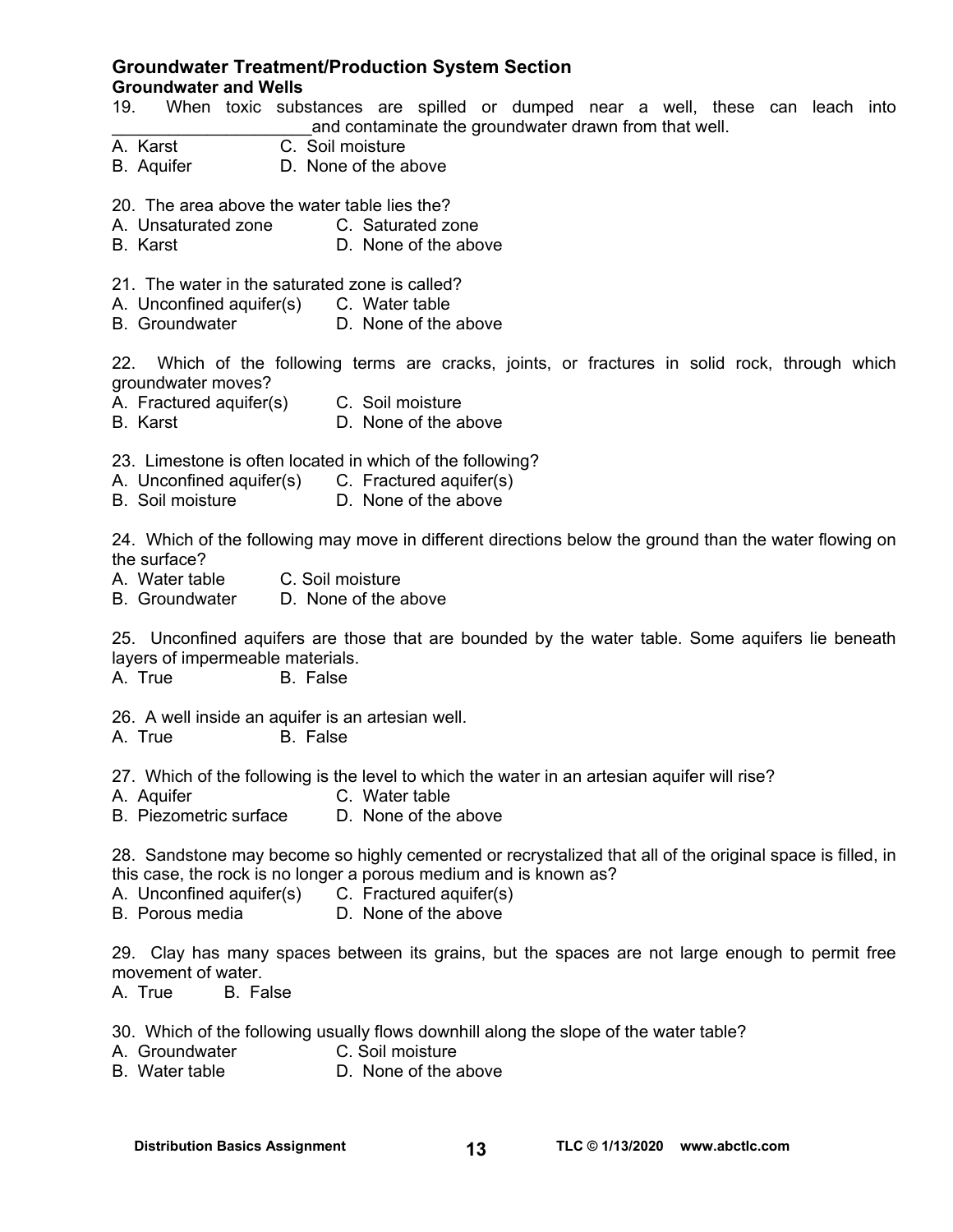### **Cone of Depression**

31. When well pumping begins, water begins to flow towards the well in contrast to the natural direction of groundwater movement.

A. True B. False

32. During pumping, the water level in the well falls below the water table in the?

- A. Water table C. Unconfined aquifer
- B. Surrounding aquifer D. None of the above

33. The movement of water from **Example 20** into a well results in the formation of a cone of depression.

- A. Confined aquifer C. Water table
- B. An aquifer **D.** None of the above

34. Which of the following describes a three-dimensional inverted cone surrounding the well that represents the volume of water removed as a result of pumping?

- A. Water table C. Cone of depression
- B. Groundwater D. None of the above

35. Which of the following is the vertical drop in the height between the water level in the well prior to pumping and the water level in the well during pumping?

- A. Drawdown C. Cone of depression
- B. Groundwater D. None of the above

36. When a water well is installed in the same state well state well in the aquifer into the well through small holes or slits in the well casing or, in some types of wells, through the open bottom of the well?

A. Confined aquifer **C. Water table** 

B. An unconfined aquifer D. None of the above

### **Where Is Ground Water Stored?**

37. Areas where ground water exists in sufficient quantities to supply wells or springs are called aquifers, this term that literally means?

- A. Water table C. Cone of depression
- B. Water bearer D. None of the above

### **Does Groundwater Move?**

38. Groundwater can move sideways as well as up or down. This movement is in response to gravity, differences in elevation, and?

- A. Permeable zones C. Saturated zone
- B. Differences in pressure D. None of the above

#### **Groundwater Quality**

39. It is known that some contaminants can pass through all of these filtering layers into to contaminate ground water.

- A. Permeable zones C. Saturated zone
	-
- B. Unsaturated zone D. None of the above

### **How Does Groundwater Become Contaminated?**

40. If the contaminant is introduced straight into the area below \_\_\_\_\_\_\_\_\_\_\_\_\_, the primary process that can affect the impact of the contaminant is dilution by the surrounding ground water.

- A. Water table C. Unsaturated zone
- B. Saturated zone D. None of the above

Distribution Basics Assignment **14** TLC © 1/13/2020 www.abctlc.com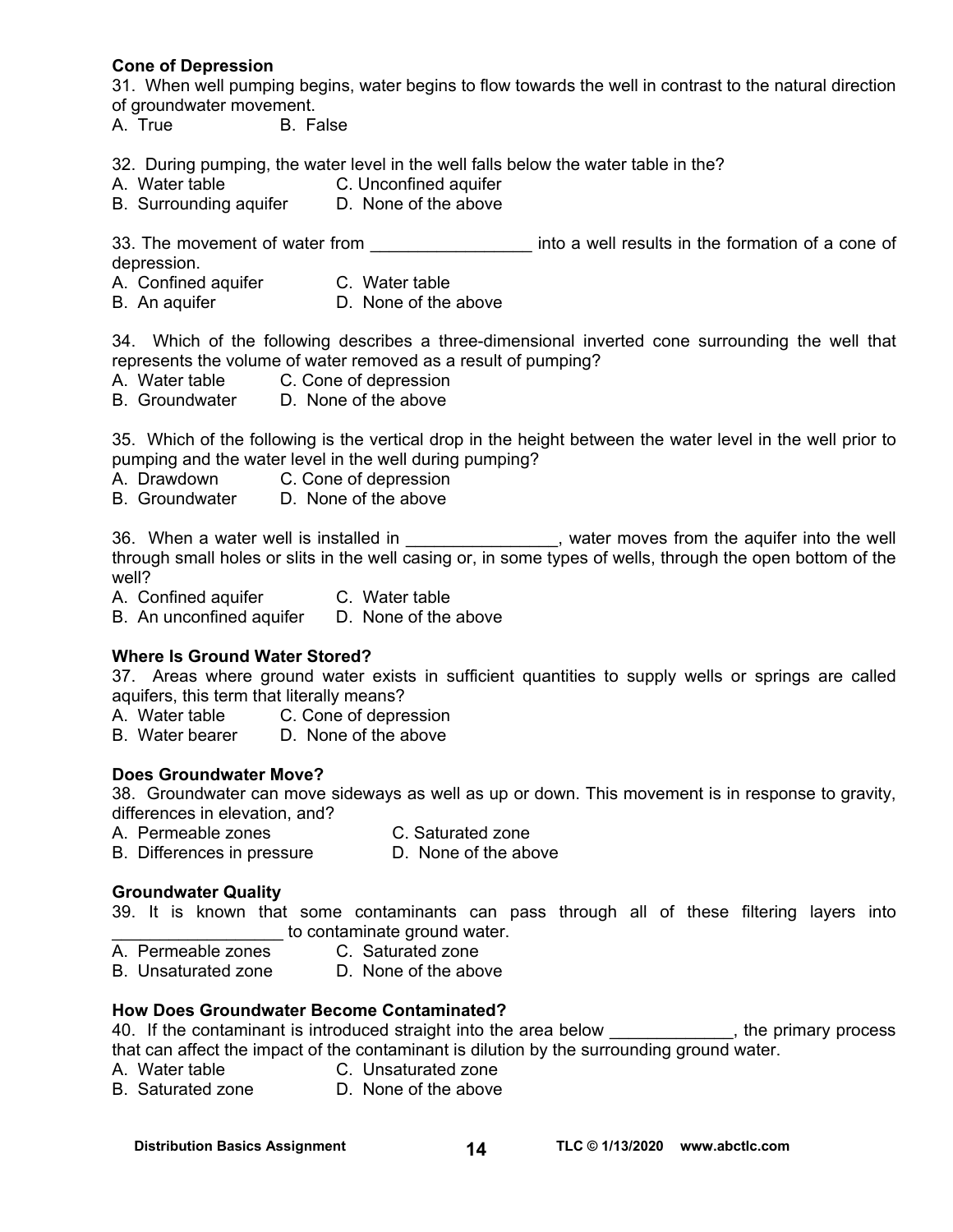### **What Kinds of Substances Can Contaminate Groundwater, and Where Do They Come from?**

41. Substances that can pollute **that can can be divided into two basic categories:** substances that occur naturally and substances produced or introduced by man's activities.

- A. Synthetic organic chemical(s) C. Permeable zones
- 
- 
- B. Groundwater **D. None of the above**

# **Water Well Reports and Hydrogeology**

# **Hydrogeologic Data**

42. For hydrogeologists to make reliable assessments about the current and future status of ground water, they need to know where ground water occurs in the subsurface, what the properties are of the various geologic units below the surface, and how fast and in what direction ground water is moving.<br>A. True B. False **B.** False

### **Nature of the Aquifer**

43. An unconfined aquifer has the **the set of the set of the set of set of the set of the set of the set of the s** permeability layers between the water table and the surface.

- A. Hydraulic head C. Permeability area
- B. Water table **D.** None of the above

44. According to the text, the top of the aquifer, can rise or fall depending on water use and amount of recharge to the aquifer and is called?

- A. Hydraulic head C. Permeability zone
- B. Water table **D.** None of the above

45. Which of the following terms has a low-permeability geologic formation as its upper boundary?<br>A. Hydraulic head can fined aquifer

- A. Hydraulic head<br>B. Water table
- D. None of the above

# **Pump and Motor Section**

### **Common Hydraulic Terms**

46. Which of the following definitions is the engineering science pertaining to liquid pressure and flow?

- A. Hydraulics C. Hydrokinetics
- B. Hydrology D. None of the above

47. Which of the following definitions is pressure above zero absolute, i.e. the sum of atmospheric and gauge pressure?

- A. Pressure, Atmospheric C. Pressure, Gauge<br>B. Pressure, Static C. None of the above
- B. Pressure, Static

48. Which of the following definitions is the force per unit area, usually expressed in pounds per square inch?

- A. Pressure, Absolute C. Pressure, Gauge
- B. Pressure **D.** None of the above

49. Which of the following definitions is the pressure differential above or below ambient atmospheric pressure?

- A. Pressure, Absolute C. Pressure, Gauge
- B. Pressure **D. None of the above**

50. Which of the following definitions is height of a column or body of fluid above a given point expressed in linear units?

- A. Head, Friction C. Head
- B. Head, Static D. None of the above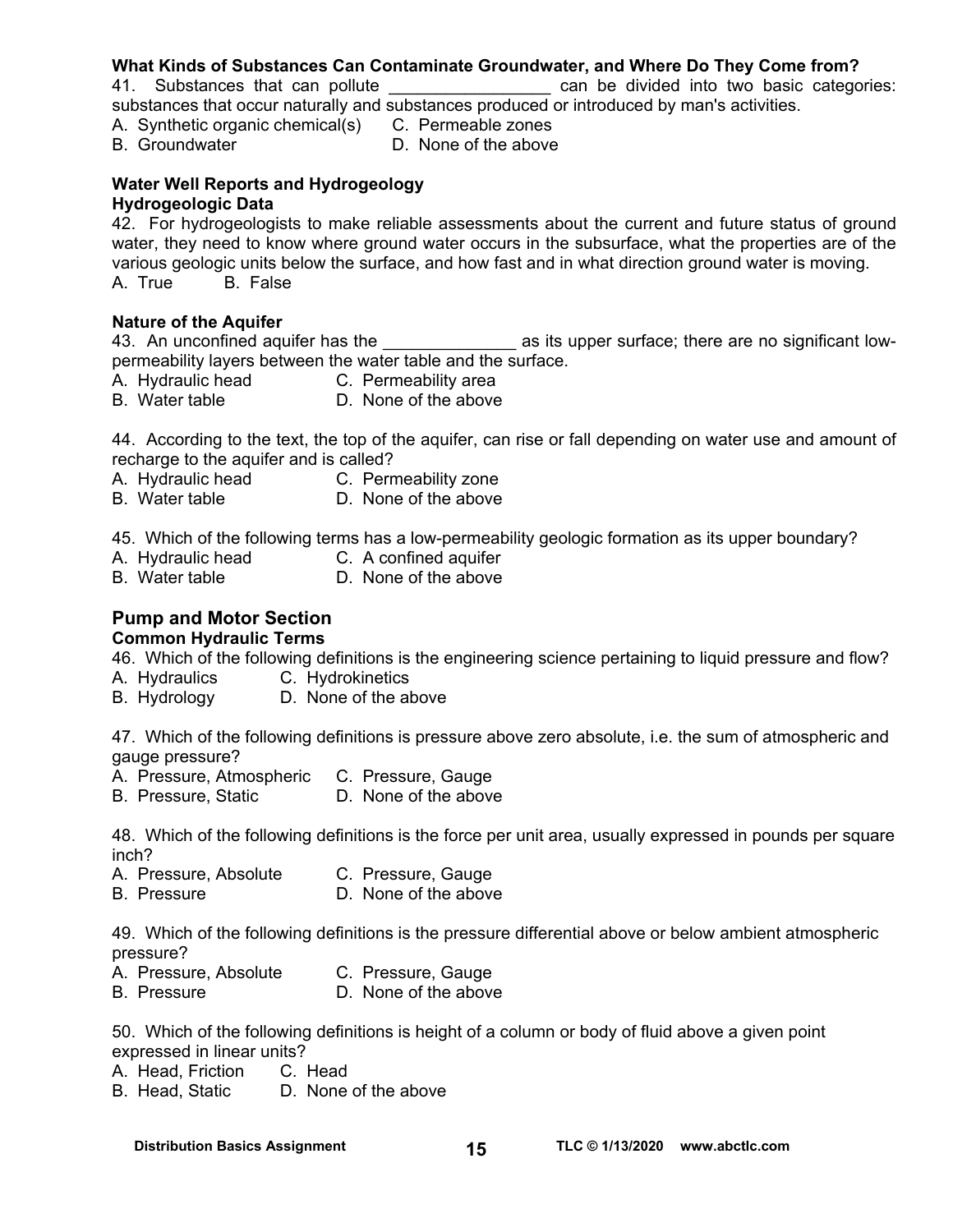51. Which of the following definitions is required to overcome the friction at the interior surface of a conductor and between fluid particles in motion?

- A. Head, Friction C. Head
- B. Head, Static D. None of the above

52. Which of the following definitions is the pressure in a fluid at rest?

- A. Head, Friction C. Head
- B. Pressure, Static D. None of the above

53. Which of the following definitions is the height of a column or body of fluid above a given point?

- A. Head, Friction C. Head<br>B. Head, Static D. None
- D. None of the above

54. Sea level pressure is approximately 2.31 pounds per square inch absolute, 1 bar = .433psi. A. True B. False

### **General Pumping Fundamentals**

55. Here are the important points to consider about suction piping when the liquid being pumped is below the level of the pump: Sometimes suction lift is also referred to as 'positive suction head'. A. True B. False

56. According to the text, suction lift is when the level of water to be pumped is below the?

- A. Impeller C. Centerline of the pump<br>B. Suction D. None of the above
- D. None of the above

### **Pumps**

- 57. Pumps are excellent examples of?
- A. Hydrostatics **C. Multi-stage pumps**
- B. Quasi-static devices D. None of the above

58. Positive displacement pumps have a piston (or equivalent) moving in a closely-fitting cylinder and forces are exerted on the fluid by motion of the piston.

A. True B. False

59. More complicated pumps have valves check valves that open to allow exactled conservative modes to the cons automatically to prevent reverse flow.

- A. Pistons C. Passage in one direction
- B. Diaphragms D. None of the above

### **Pump Categories**

60. The key to understanding a pump's operation is that a pump is to move water and generate the we call pressure.

- A. Delivery force C. Diaphragm pressure
- B. Impeller force D. None of the above

### **Basic Water Pump**

61. The centrifugal pumps work by spinning water around in a circle inside a?

- A. Vortex **C.** Cylindrical pump housing<br>
B. Cylinder **D.** None of the above
- D. None of the above

62. As the water slows down and its kinetic energy decreases, that water's pressure potential energy increases.

A. True B. False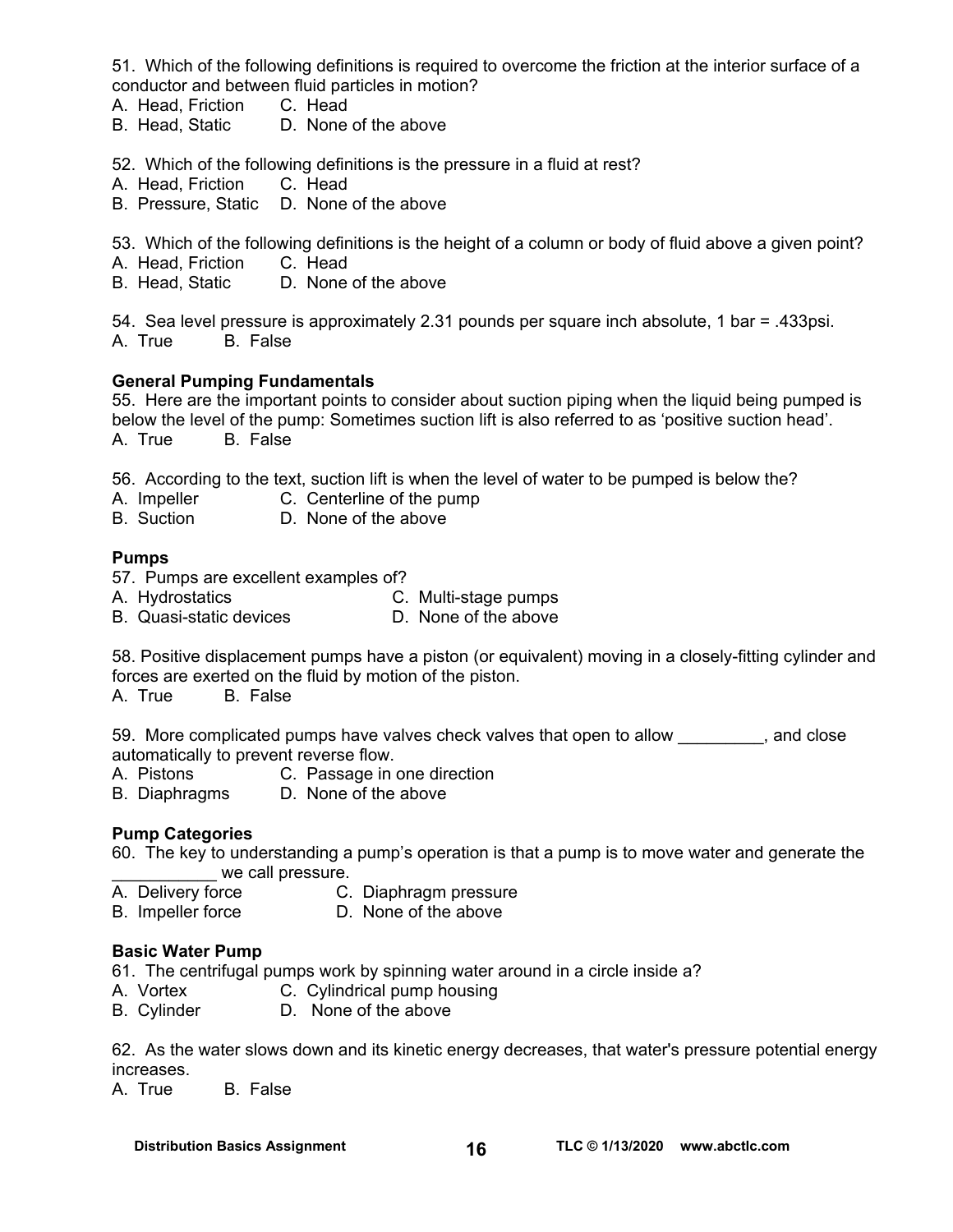|                 | 63. In the operation of the pump, the water at the edge of the                          | inward on the water |
|-----------------|-----------------------------------------------------------------------------------------|---------------------|
|                 | between the impeller blades and makes it possible for that water to travel in a circle. |                     |
| A. Inward force | C. Center of the impeller                                                               |                     |

B. Pump pushes D. None of the above

### **Venturi (Bernoulli's law):**

64. Which of the following best describes a pump whose impeller has no vanes but relies on fluid contact with a flat rotating plate turning at high speed to move the liquid?

A. Submersible C. Viscous drag pump

B. Blower D. None of the above

### **Types of Water Pumps**

65. The water production well industry almost exclusively uses Turbine pumps, which are a type of centrifugal pump.

A. True B. False

66. The most common type of water pumps used for municipal and domestic water supplies are?

A. Axial flow C. Rotary pumps

B. Variable displacement pumps D. None of the above

67. Which of the following will produce at different rates relative to the amount of pressure or lift the pump is working against?

- A. Pump's lifting capacity C. Variable displacement pump
- B. Atmospheric pressure D. None of the above

68. Impellers are rotated by the pump motor, which provides the meeded to overcome the pumping head.

- A. Pump's lifting capacity C. Horsepower
- B. Atmospheric pressure D. None of the above

69. The size and number of stages, horsepower of the motor and \_\_\_\_\_\_\_\_\_\_\_\_\_are the key components relating to the pump's lifting capacity.

- A. Pumping head C. Horsepower
- B. Atmospheric pressure D. None of the above

70. Which of the following terms are variable displacement pumps that are by far used the most?

- A. Axial flow C. Turbine pumps
- B. Centrifugal pumps D. None of the above

71. According to the text, the turbine pump utilizes impellers enclosed in single or multiple bowls or stages to?<br>A. Pump head

- C. Horsepower
- B. Lift water D. None of the above

72. Vertical turbine pumps are commonly used in groundwater wells. These pumps are driven by a shaft rotated by a motor on the surface.

A. True B. False

73. The shaft turns the impellers within the pump housing while the?

- A. Desired pumping rate is obtained C. Water moves up the column
- B. Horsepower turns the shaft D. None of the above

74. The rotating shaft in a line shaft turbine is actually housed within the column pipe that delivers the water to the surface.

- A. True B. False
	- Distribution Basics Assignment **17** TLC © 1/13/2020 www.abctlc.com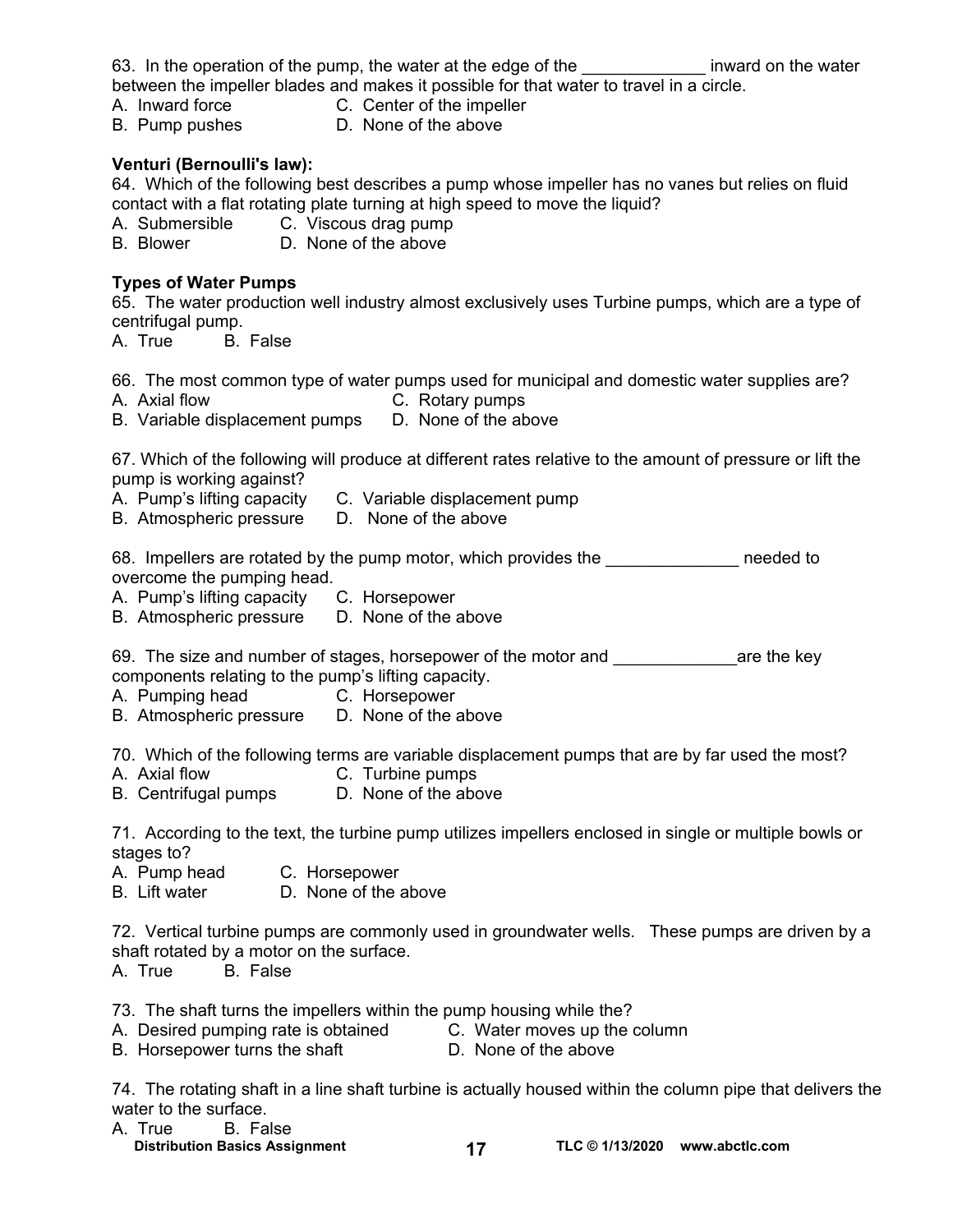75. The size of the **The size of the selected based on the desired pumping rate and lift** requirements.

- A. Impeller(s) C. Column, impeller, and bowls
	-
- B. Lantern ring D. None of the above

### **There are three main types of diaphragm pumps:**

76. In the first type, the **Example 10** with one side in the fluid to be pumped, and the other in air or hydraulic fluid.

- A. Vapor bubbles C. Diaphragm is sealed
- B. Chamber pressure D. None of the above
- 77. Which of the following moving up once again draws fluid into the Chamber, completing the cycle?
- A. Spring C. Time delay or ratchet assembly
- B. Diaphragm D. None of the above

# **Water Quality Section**

### **Three Types of Public Water Systems**

78.Provides water where people do not remain for long periods of time for example: gas stations, campgrounds.

- A. TNCWS C. NTNCWSs
- B. CWSs D. None of the above

79. Approximately 52,000 systems serving the majority of the U.S. population

- A. TNCWS C. NTNCWSs
- B. CWSs D. None of the above

80.Provides water to the same people at least six months a year, but not all year (for example: schools, factories, churches, office buildings that have their own water system)

A. TNCWS C. NTNCWSs

- B. CWSs D. None of the above
- 81. Approximately 18,000 water systems
- A. TNCWS C. NTNCWSs
- B. CWSs D. None of the above

### **Managing Water Quality at the Source**

82. Contingent upon the region, source water may have several restrictions of use as part of a Water Shed Management Plan. In some areas, it may be restricted from recreational use, discharge or runoff from agriculture, or

- A. Excess nutrients C. Industrial and wastewater discharge
- B. Biological actions D. None of the above

83. Another characteristic of quality control is aquatic plants. The ecological equilibrium in lakes and reservoirs plays a natural part in purifying and sustaining the life of the lake. Certain vegetation removes the excess nutrients that would promote the growth of algae. Too much algae will imbalance the lake and kill fish.

A. True B. False

(S) Means the answer can be plural or singular in nature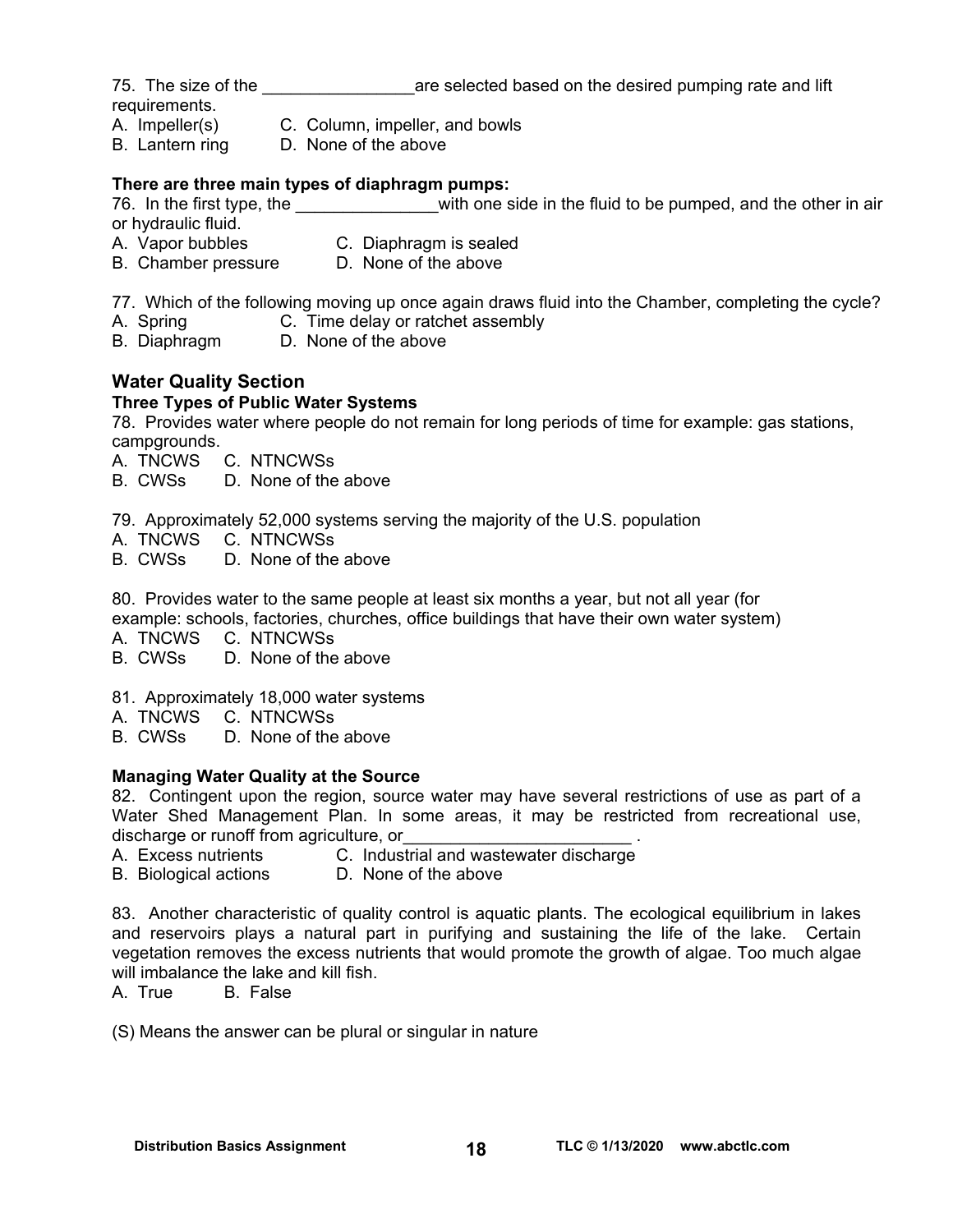### **Physical Characteristics of Water**

84. Physical characteristics are the elements found that are considered alkali, metals, and nonmetals such as carbonates, fluoride, \_\_\_\_\_\_\_\_\_\_\_\_\_\_\_\_\_\_\_. The consumer relates it to scaling of faucets or staining.

- 
- A. pH and alkalinity C. Powdered activated carbon and chlorine
- 
- B. Sulfides or acids D. None of the above

85. Total Dissolved Solids (TDS) is not a primary pollutant; it is a gauge of appealing water characteristics such as hardness and an indication of an assortment of chemical contaminants that might be present, such as?

- A. Turbidity C. Arsenic<br>
B. Colloids D. None of
- D. None of the above

86. pH is the negative logarithm of the hydrogen ion concentration, [H<sup>+</sup>], a measure of the degree to which a solution is

- A. Alkalinity C. Hydrogen ion (H+)
- B. Acidic or alkaline D. None of the above

87. **Example 3** a substance that can give up a hydrogen ion (H<sup>+</sup>); a base is a substance that can accept H+.

A. Acid C. Acidic or alkaline

B. Base D. None of the above

88. The more acidic a solution the greater the hydrogen ion concentration and the lower the pH; a pH of 7.0 indicates neutrality, a pH of less than 7 indicates acidity, and a pH of more than 7 indicates \_\_\_\_\_\_\_\_\_\_\_\_

- A. Acid C. Alkalinity
- B. Base D. None of the above

# **Bacteriological Monitoring Section**

### **Organisms Descriptors and Meanings**

89. Litho means...

- A. Rock C. Light
- B. Organic D. None of the above
- 90. Organo means...
- A. Rock C. Light
- B. Organic D. None of the above
- 91. Auto means...
- A. Without air C. Self (Inorganic carbon)
- B. With air D. None of the above
- 92. Chemo means...
- A. Rock C. Chemical
- B. Organic D. None of the above
- 93. Hetero means...
- A. Feed or nourish C. Light
- B. Other (Organic carbon) D. None of the above
- 94. Anaerobic means...
- A. Without air C. Self (Inorganic carbon)
- B. With air D. None of the above
	-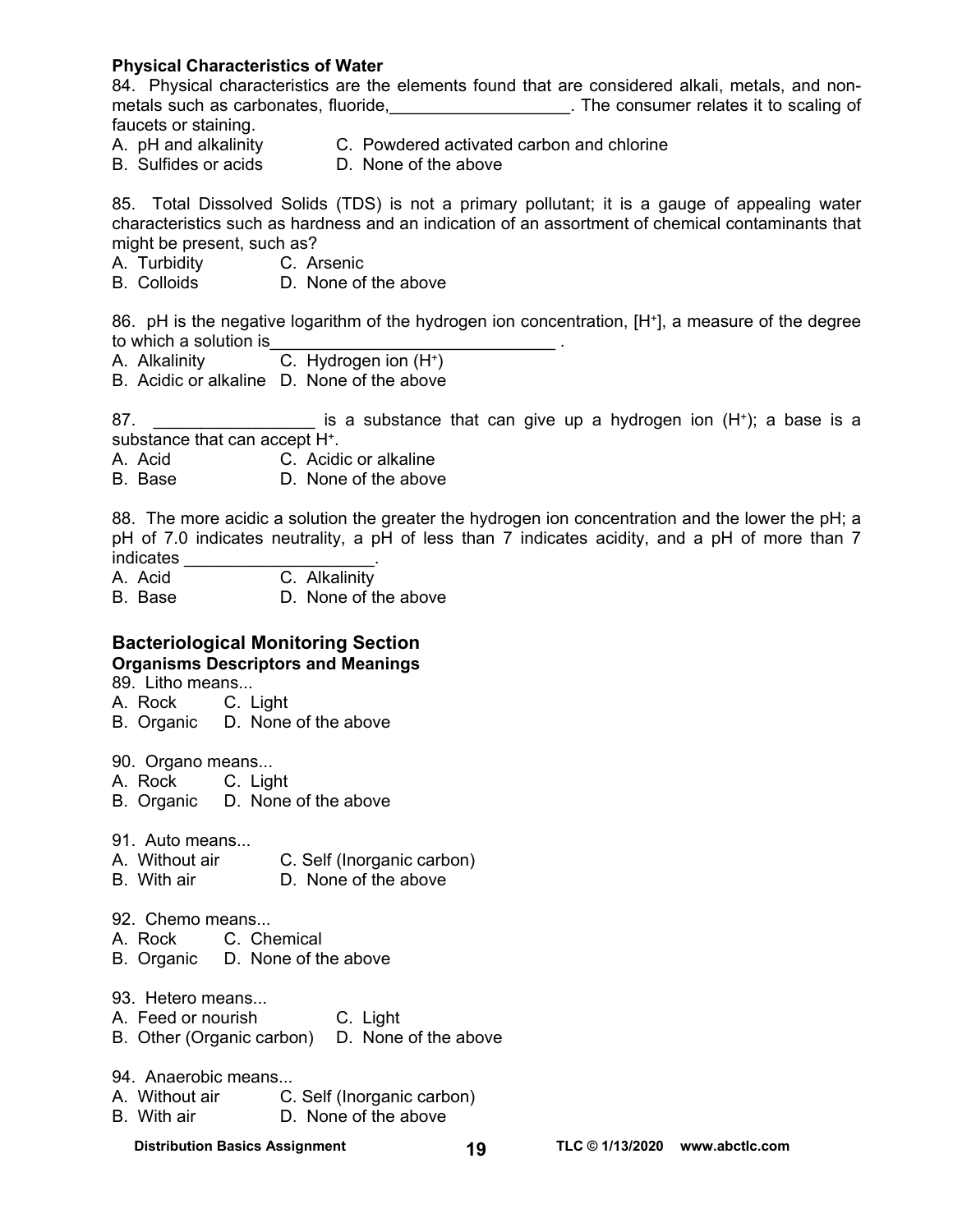### **Contaminants that may be present in sources of drinking water include:**

95. Which of the following may come from a variety of sources such as agriculture, urban stormwater run-off, and residential uses?

- A. Radioactive contaminants C. Inorganic contaminants
- B. Pesticides and herbicides D. Microbial contaminants

96. Which of the following, such as viruses and bacteria, which may come from sewage treatment plants, septic systems, agricultural livestock operations and wildlife?

- A. Microbial contaminants C. Inorganic contaminants
- B. Pesticides and herbicides D. None of the above

97. Which of the following like salts and metals, which can be naturally occurring or result from urban stormwater runoff, industrial or domestic wastewater discharges, oil and gas production, mining or farming?

- A. Radioactive contaminants C. Inorganic contaminants
- B. Pesticides and herbicides D. None of the above
- 

### **TCR**

98. The TCR recommends most of the Public Water Systems (PWS) to monitor their distribution system for bacteria according to the written sample sitting plan for that system. A. True B. False

99. The sample sitting plan identifies sampling frequency and locations throughout the distribution system that are selected to be representative of conditions in the entire system. A. True B. False

100. Coliform contamination may occur anywhere in the system, possibly due to problems such as; high-pressure conditions, line fluctuations, or wells, and therefore routine monitoring is required.

A. True B. False

### **Routine Sampling Requirements**

101. Total coliform samples must be collected by PWSs at sites which are representative of water quality throughout the distribution system according to a written sample siting plan subject to state review and revision.

A. True B. False

102. For PWSs collecting more than one sample per month, collect total coliform samples at regular intervals throughout the month, except that ground water systems serving 4,900 or fewer people may collect all required samples on a single day if the samples are taken from different sites.

A. True B. False

103. Each total coliform-positive (TC+) routine sample must be tested for the presence of heterotrophic bacteria.

A. True B. False

104. If any TC+ sample is also E. coli-positive (EC+), then the EC+ sample result must be reported to the state by the end of the month that the PWS is notified. A. True B. False

(S) Means the answer can be plural or singular in nature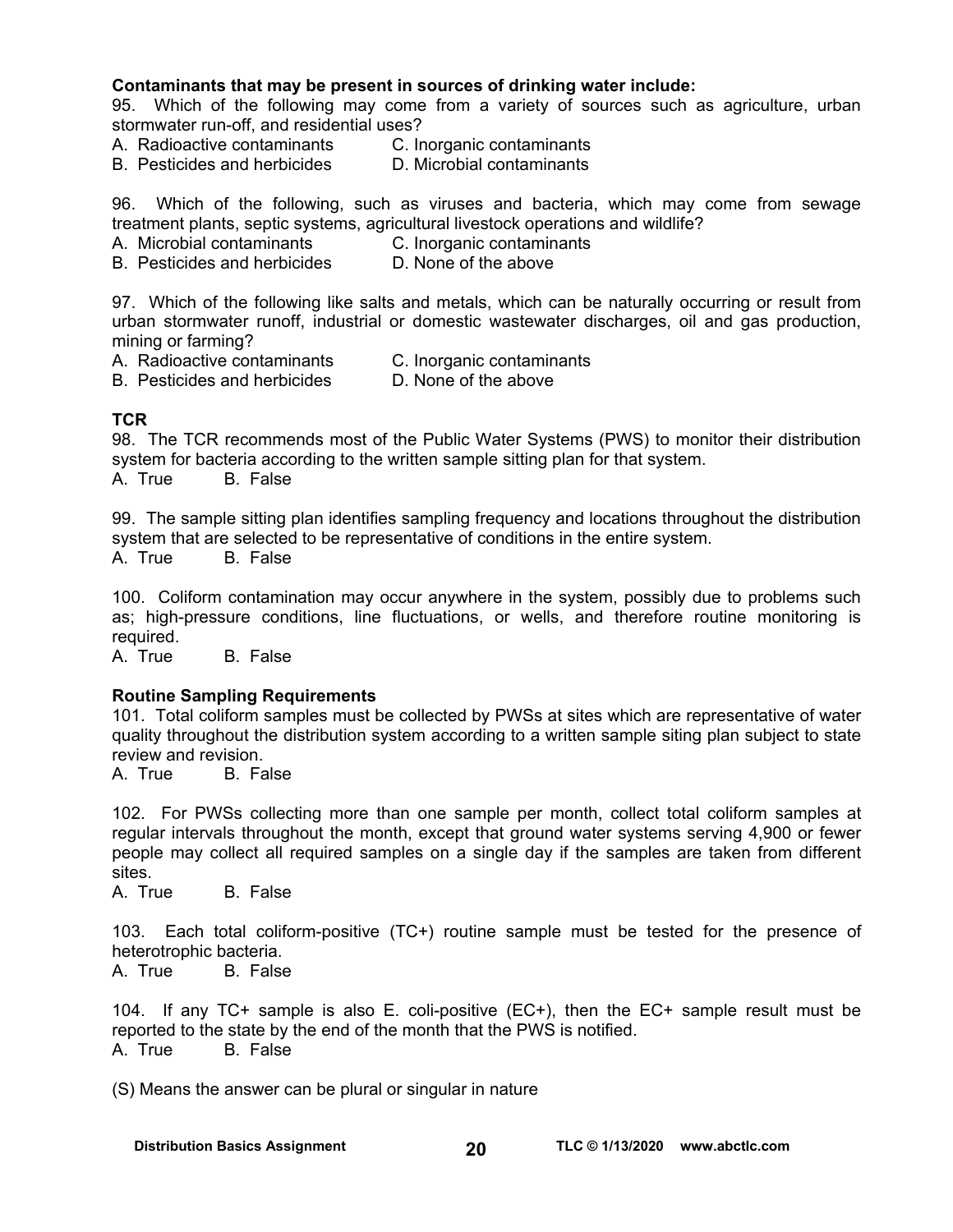105. If any routine sample is TC+, repeat samples are required. – PWSs on quarterly or annual monitoring must take a minimum of one additional routine samples (known as additional routine monitoring) the quarter following a TC+ routine or repeat sample.

A. True B. False

106. Reduced monitoring is general available for PWSs using only surface water and serving 1,000 or fewer persons that meet certain additional PWS criteria. A. True B. False

**Dangerous Waterborne Microbes** 

107. Which of the following is a parasite that enters lakes and rivers through sewage and animal waste. It causes cryptosporidiosis, a mild gastrointestinal disease. The disease can be severe or fatal for people with severely weakened immune systems.

A. Coliform Bacteria C. Giardia lamblia

B. Cryptosporidium D. None of the above

108. Which of the following are not necessarily agents of disease, fecal coliform bacteria may indicate the presence of disease-carrying organisms, which live in the same environment as the fecal coliform bacteria.

A. Fecal coliform bacteria C. Shigella dysenteriae

B. Cryptosporidium D. None of the above

### **Bacteriological Monitoring Introduction**

109. Which of the following are usually harmless, occur in high densities in their natural environment and are easily cultured in relatively simple bacteriological media?

- A. Indicator bacteria C. Viruses
- B. Amoebas D. None of the above

110. Indicators in common use today for routine monitoring of drinking water include total coliforms, fecal coliforms, and?

A. Cryptosporidium C. Escherichia coli (E. coli)<br>B. Protozoa D. None of the above

D. None of the above

111. According to the text, the routine microbiological analysis of your water is for?

- A. Contamination C. Coliform bacteria
- B. Colloids D. None of the above

### **The three (3) primary types of samples are:**

112. Samples collected following a coliform present routine sample. The number of repeat samples to be collected is based on the number of examples you normally collect.

- A. Repeat C. Routine
- B. Special D. None of the above

113. A PWS fails to take every required repeat sample after any single TC+ sample

- A. Trigger: Level 1 Assessment C. All of the above
- B. Trigger: Level 2 Assessment D. None of the above

114. A PWS incurs an E. coli MCL violation.

- A. Trigger: Level 1 Assessment C. All of the above
- B. Trigger: Level 2 Assessment D. None of the above

115. A PWS collecting at least 40 samples per month has greater than 5.0 percent of the routine/repeat samples in the same month that are TC+.

- A. Trigger: Level 1 Assessment C. All of the above
- B. Trigger: Level 2 Assessment D. None of the above
- **Distribution Basics Assignment TLC © 1/13/2020 21 [www.abctlc.com](http://www.abctlc.com)**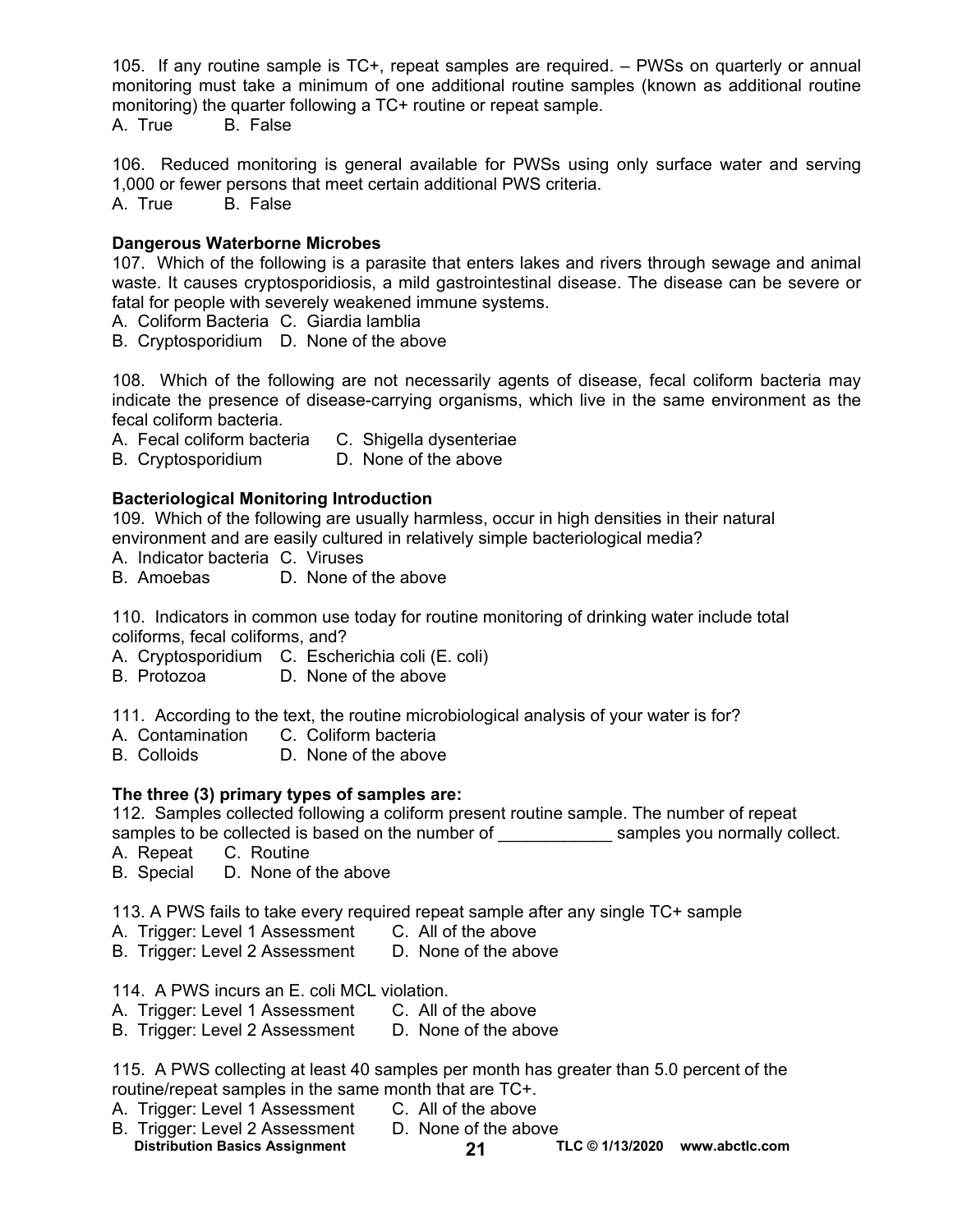116. A PWS has a second Level 1 Assessment within a rolling 12-month period.

A. Trigger: Level 1 Assessment C. All of the above

B. Trigger: Level 2 Assessment D. None of the above

### **Positive or Coliform Present Results**

117. If you are notified of a positive coliform test result you need to contact either the Drinking Water Program or your local county health department within 72 hours, or by the next business day after the MCL compliance violation

A. True B. False

### **Revised Total Coliform Rule (RTCR) Summary**

118. EPA published the Revised Total Coliform Rule (RTCR) in the Federal Register (FR) on February 13, 2013 (78 FR 10269). It is the revision to the 1989 Total Coliform Rule (TCR). A. True B. False

119. Community water systems (CWSs) must use specific language in their CCRs when they must conduct an assessment or if they incur

A. CCR(s) C. An E. coli MCL violation

B. PN D. TC+ routine or repeat sample

### **Disinfection Key**

120. The RTCR requires 99.99% or 4 log inactivation of \_\_\_\_\_\_\_\_\_\_\_\_\_\_.

A. Enteric viruses C. Giardia lamblia cysts

B. Crypto D. None of the above

### **Disinfection Section**

### **Chlorine's Appearance and Odor**

121. Chlorine is a greenish-yellow gas it will condense to an amber liquid at approximately F or at high pressures.

A. -29.2 degrees C. 29 degrees

B. – 100 degrees D. None of the above

### **Chlorine Gas**

### **Pathophysiology**

122. As far as chlorine safety and respiratory protection, the intermediate \_\_\_\_\_\_\_\_\_\_\_\_\_of chlorine accounts for its effect on the upper airway and the lower respiratory tract.

- A. Effects of Hydrochloric acid C. Water solubility
- B. Vapor from Chlorine gas D. None of the above

123. The odor threshold for chlorine gas is approximately?

- A. 0.3-0.5 parts per million (ppm) C. 3-5 parts per million (ppm)
- B. 3 parts per million (ppm) D. None of the above

124. The effectiveness of chlorination depends on the example of the water, the concentration of the chlorine solution added, the time that chlorine is in contact with the organism, and water quality.

A. Chlorine residual C. Oxygen

B. Chlorine demand D. None of the above

### **Chlorination Chemistry**

125. The hypochlorite ion is a much weaker disinfecting agent than Hypochlorous acid, about 100 times less effective.

A. True B. False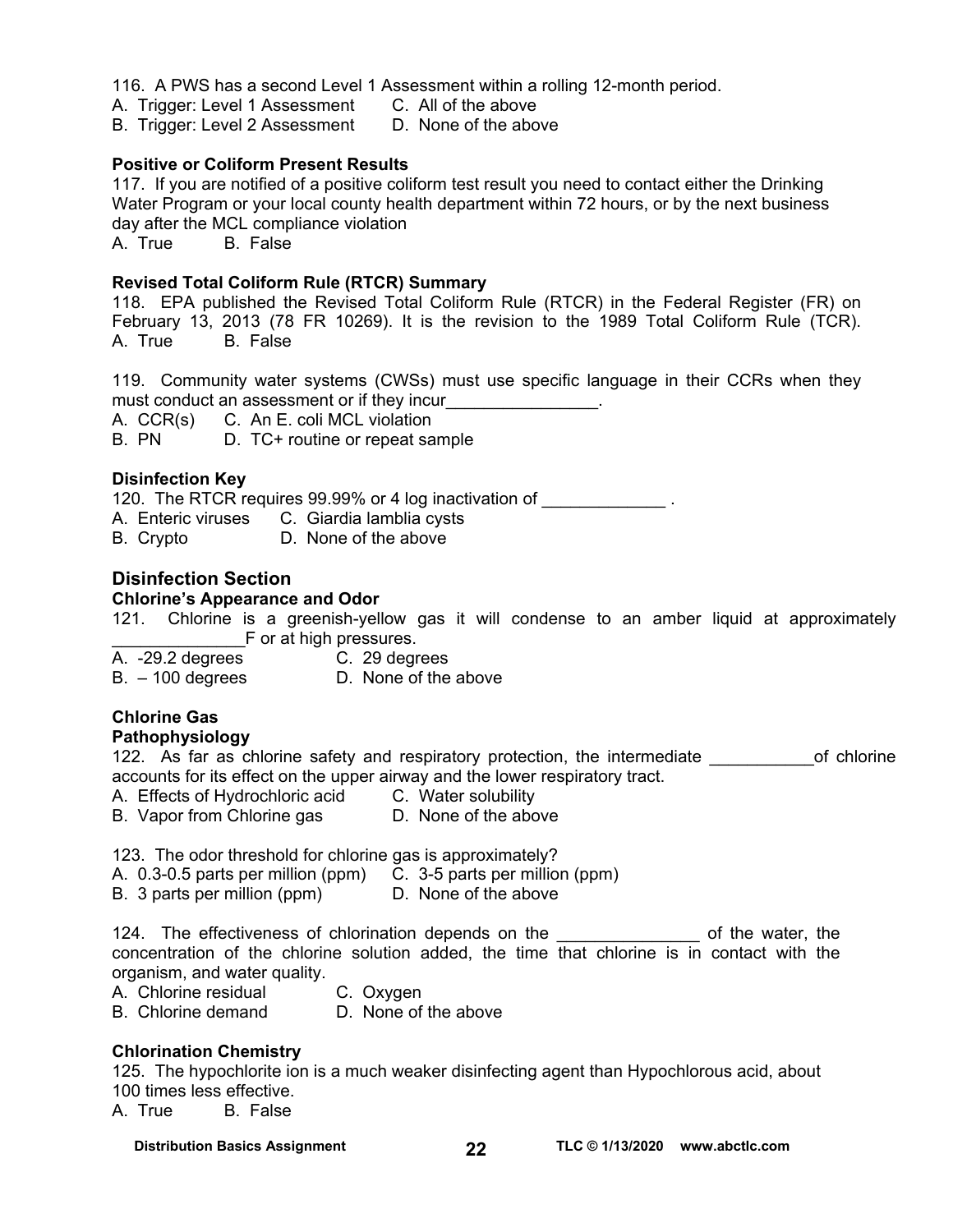### **Types of Residual**

126. Which of the following is all chlorine that is available for disinfection? A. Chlorine residual C. Total chlorine B. Chlorine demand D. None of the above

### **Chlorine Exposure Limits**

127. What is OSHA's PEL? A. 10 PPM C. 1,000 PPM B. 1 PPM D. None of the above

128. Chlorine's Physical and chemical properties: A yellowish green, nonflammable and liquefied gas with an unpleasant and irritating smell.

B. False

129. Liquid chlorine is about times heavier than water

A. 1.5 C. 2.5

B. 10 D. None of the above

130. Gaseous chlorine is about \_\_\_\_\_\_\_\_\_\_\_\_\_\_\_\_\_times heavier than air.

A. 1.5 C. 2.5<br>B. 10 D. Non

D. None of the above

### **Alternate Disinfectants - Chloramine**

131. It is recommended that Chloramine be used in conjunction with a stronger disinfectant. It is best utilized as a?

A. Chloramine C. Stable distribution system disinfectant

B. T10 value disinfectant D. None of the above

### **Chlorine Dioxide**

132. Which term provides good Giardia and virus protection but its use is limited by the restriction on the maximum residual of 0.5 mg/L ClO<sub>2</sub>/chlorite/chlorate allowed in finished water?

- A. Chlorinated byproducts C. Ammonia residual(s)
- B. Chlorine dioxide D. None of the above

### **Ozone**

133. Ozone is a very effective disinfectant for both Giardia and viruses A. True B. False

134. When determining Ozone CT (contact time) values must be determined for the ozone basin alone; an accurate \_\_\_\_\_\_\_\_\_\_\_\_\_\_\_ must be obtained for the contact chamber, and residual levels.

A. Residual C. Contact time

B. T10 value D. None of the above

135. Ozone does not provide a system residual and should be used as a primary disinfectant only in conjunction with?

- A. Dry sodium chlorite C. Free and/or combined chlorine
- 
- B. Chlorine dioxide D. None of the above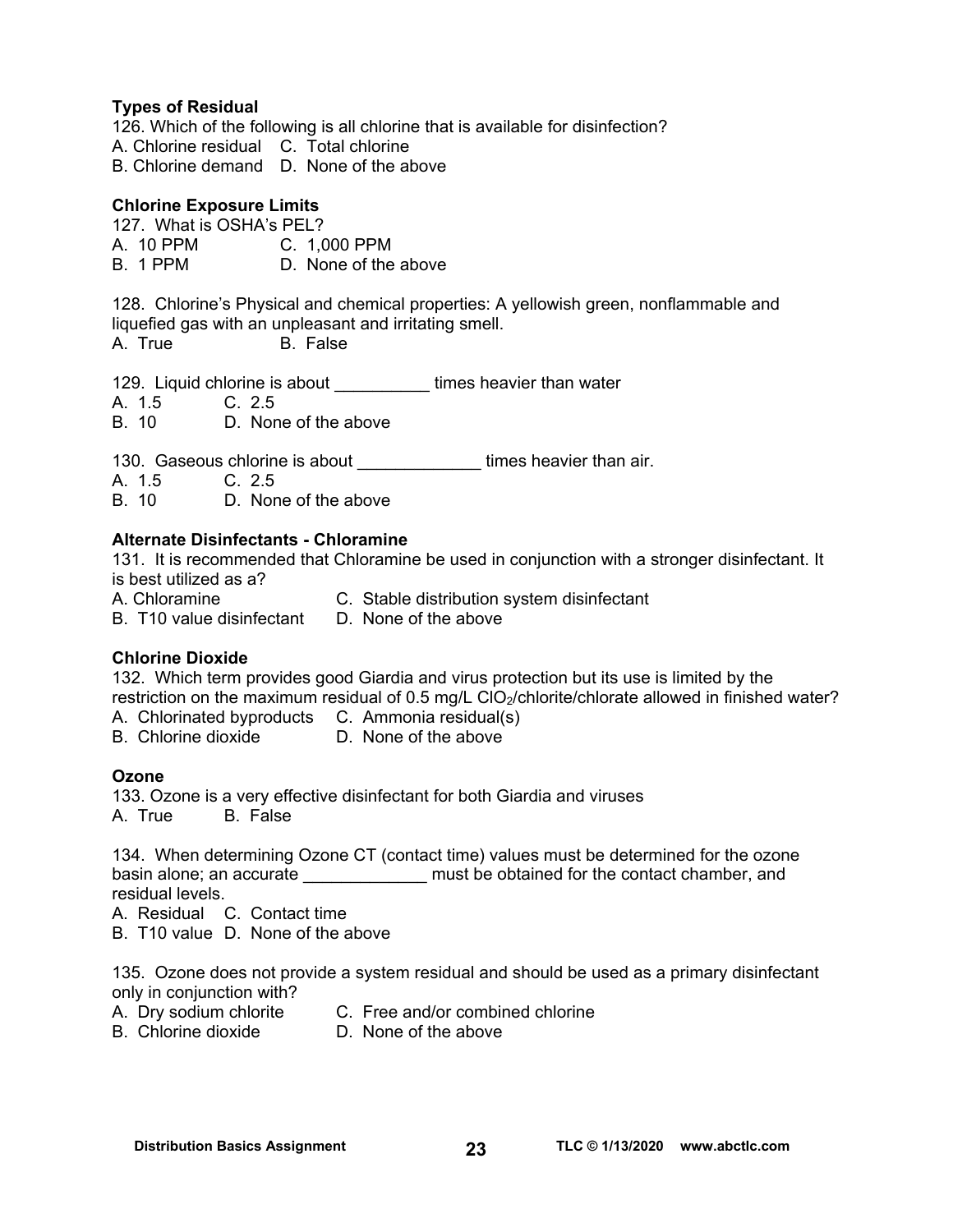| 136. Ozone does not produce chlorinated byproducts (such as trihalomethanes) but it may<br>cause an increase in such byproduct formation if it is fed ahead of free chlorine; ozone may also<br>produce its own oxygenated byproducts such as $Cl2 + NH4$ .<br><b>B.</b> False<br>A. True                                                                                                               |
|---------------------------------------------------------------------------------------------------------------------------------------------------------------------------------------------------------------------------------------------------------------------------------------------------------------------------------------------------------------------------------------------------------|
| <b>Safety Section</b><br><b>Confined Space Entry Program -Purpose</b><br>137. The Confined Space Entry Program is provided to protect authorized employees that will<br>enter confined spaces from safety or health hazards associated with confined spaces.<br><b>B.</b> False<br>A. True                                                                                                              |
| <b>Scope</b><br>138. According to the text, you are required to recognize <b>the endurance in the set of the set of the set of the set of the set of the set of the set of the set of the set of the set of the set of the set of the set of the</b><br>with confined spaces.<br>A. Internal configurations<br>C. The dangers and hazards<br>B. Permit-Required Confined Spaces<br>D. None of the above |
| <b>Definitions</b><br><b>Confined space:</b><br>139. A confined space is large enough or so configured that an employee can<br>A. Frave sufficient oxygen on the C. Recognize serious safety or health hazards<br>B. Bodily enter and perform work D. None of the above                                                                                                                                 |
| 140. A confined space has limited or restricted means for <b>construents</b><br>A. An internal configuration C. Hazardous atmosphere<br>B. Entry or oxit<br>D. None of the above<br>B. Entry or exit                                                                                                                                                                                                    |
| A. An internal configuration C. Continuous employee occupancy<br>B. Hazardous atmospheres D. None of the above                                                                                                                                                                                                                                                                                          |
| 142. A permit required confined space (permit space) contains or has a potential to contain a                                                                                                                                                                                                                                                                                                           |
| A. Recognized external configuration C. Entry or exit<br>D. None of the above<br>B. Hazardous atmosphere                                                                                                                                                                                                                                                                                                |
| 143. A permit required confined space (permit space) contains a material that has ___<br>A. Unauthorized entrants<br>C. The potential for engulfing an entrant<br>D. None of the above<br>B. Non-hazardous atmospheres                                                                                                                                                                                  |
| A permit required confined space (permit space) has an internal configuration such that<br>144.<br>could be trapped or asphyxiated by inwardly converging walls or by a floor<br>which slopes downward and tapers to a smaller cross-section.<br>C. An internal configuration<br>A. An entrant<br>B. Hazardous atmosphere D. None of the above                                                          |

145. A permit required confined space (permit space) contains any other recognized serious safety or  $\qquad \qquad \blacksquare$ 

A. Pollutional hazard<br>
B. Non-hazardous atmospheres<br>
D. None of the above B. Non-hazardous atmospheres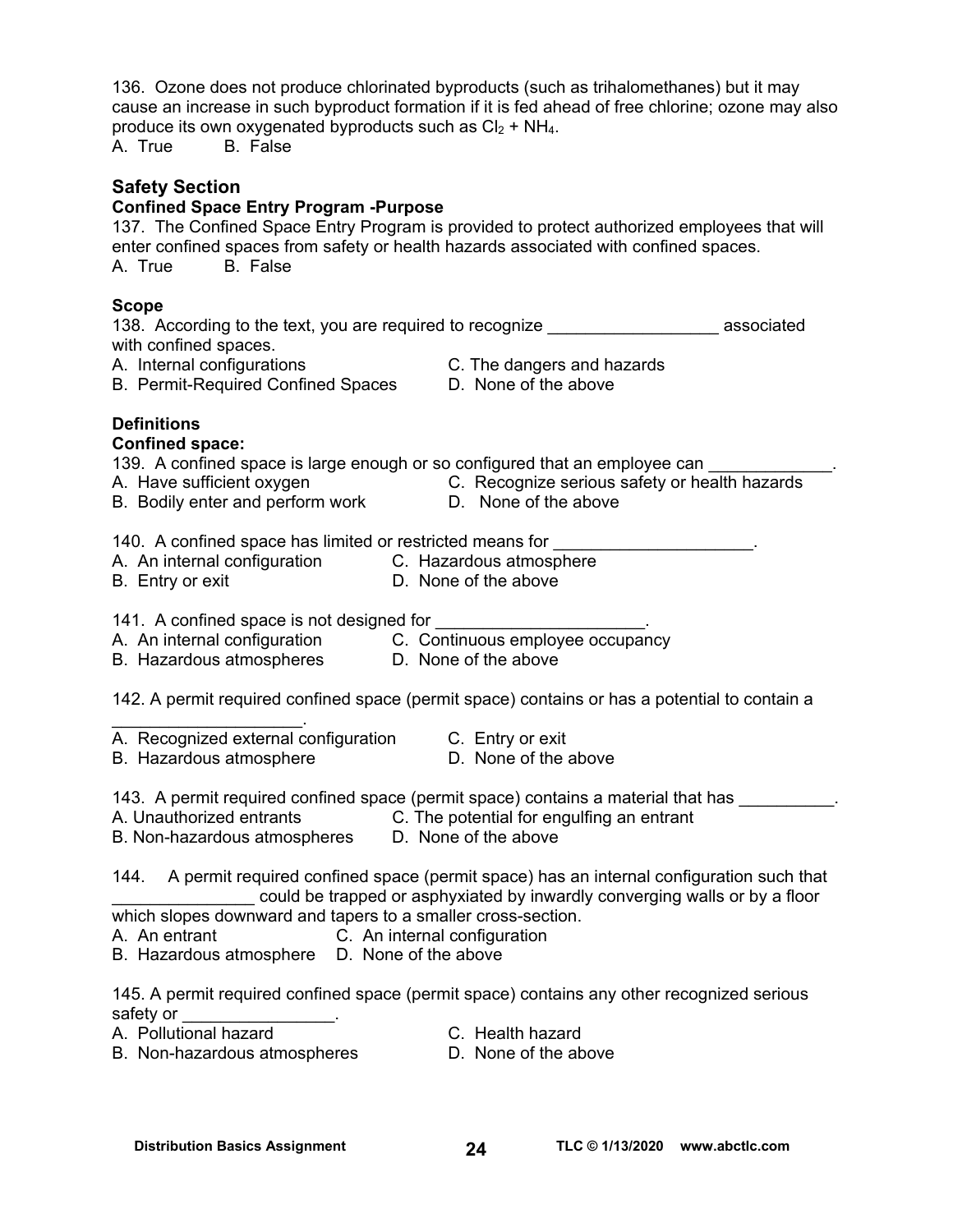146. Each \_\_\_\_\_\_\_\_\_\_\_\_\_\_\_\_\_\_\_\_\_\_\_\_\_\_\_\_ must be marked "Confined Space - Entry Permit

Required".

- A. Permit-Required Confined Space C. Entry or exit
- B. Hazardous atmosphere **D.** None of the above
- 
- 

# **Permitted Confined Space Entry Program**

- 147 Subpart P (of OSHA's Construction Regulations refer to page 60) applies to all \_\_\_\_\_\_\_\_\_\_\_\_ in the earth's surface.
- A. Open excavations C. Pits
- B. Vaults **D. None of the above**
- 148. According to the text, all trenches are
- A. Too narrow for work C. Safe for short term work
- B. Excavations D. None of the above
- 149. According to the text, all excavations are \_\_\_\_\_\_\_\_\_\_\_\_\_\_\_.
- A. Permit-required **C. Access passages**
- B. Not trenches **D.** None of the above

# **Permit Required Confined Space Entry General Rules**

- 150. According to the text, only authorized and trained employees may enter a or act as safety watchmen/attendants.
- A. Hazard **C. Confined space**
- B. Pipe **D.** None of the above

### **Irritant (Corrosive) Atmospheres**

151. According to the text, irritant or corrosive atmospheres can be

- A. Primary irritants C. Divided into primary and secondary groups
- B. Combustible gases **D. None of the above**

# **Oxygen Deprivation**

152. Oxygen deprivation is a form of

- A. Oxygen deprivation **C.** Combustion
- B. Asphyxiation D. None of the above

153. The first sign of hypoxia (oxygen deprivation) is deterioration to night vision, which occurs when the \_\_\_\_\_\_\_\_\_\_\_\_ level falls to 17%.

A. Argon C. Irritant gases

B. Oxygen D. None of the above

# **Excavation and Trenching Section**

Excavation and Trenching Section<br>154. According to the text, the \_\_\_\_\_\_\_\_\_\_\_\_\_\_\_\_\_\_\_\_\_\_\_\_\_\_\_ was revised because excavating is the most dangerous of all construction operations.

- A. Competent rule C. Emergency rule
- B. OSHA excavation standard D. None of the above
- 155. The performance criteria in the new standard provides employers with options when classifying soil and when selecting methods to protect the \_\_\_\_\_\_\_\_\_\_\_\_\_ from cave-ins.
- A. Competent person **C. Construction equipment**
- 
- B. Employee **D.** None of the above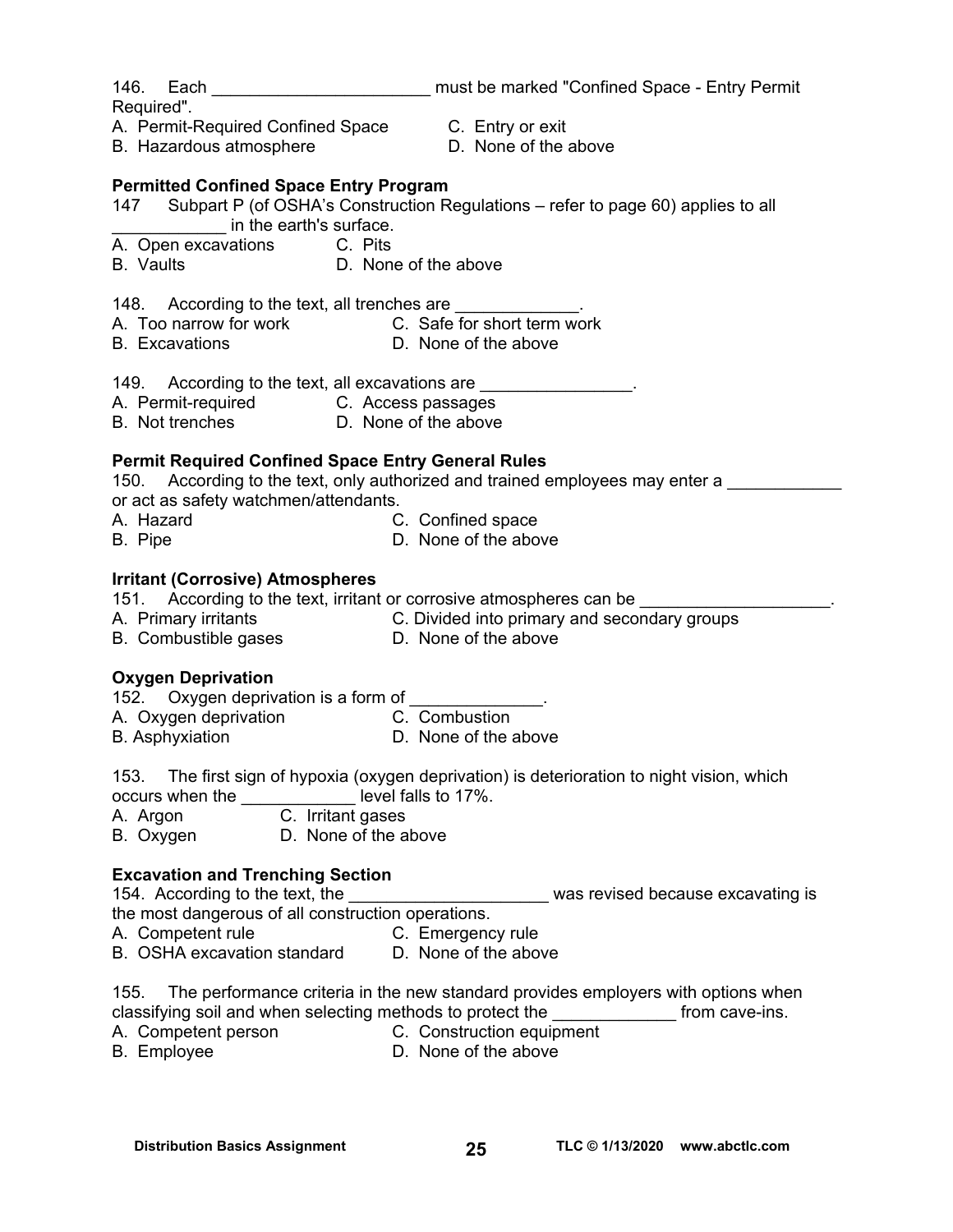156. Although employers have options when meeting some of the requirements, must realize that the employee must be protected at all times.

- A. Competent persons C. Contractors
- B. Employers **D. None of the above**

157. Professional engineers will be required in some situations to plan or design the excavation and/or method of protecting the worker. A. True B. False

### **Competent Person**

158. Competent person means one who is capable of identifying existing hazards in the surroundings or working conditions which are unsanitary, hazardous, or dangerous to employees. The \_\_\_\_\_\_\_\_\_\_\_\_\_\_\_\_\_\_\_\_\_\_\_ has authorization to take prompt corrective measures to eliminate identified hazards.

- A. Competent person C. Watchman
- B. Contractor D. None of the above
- 

159. A **The Must have specific training in and be knowledgeable about soils** 

analysis, the use of protective systems and the requirements of 29 CFR Part 1926.650-652 Subpart P.

- A. Competent person C. Watchman
	-
- B. Contractor **D.** None of the above

160. Everyone is required to practice the state one a year.

- 
- A. Competent person training C. Emergency procedures
- B. Rescue training exercises D. None of the above

### **Competent Person Duties**

161. The competent person performs daily inspections of the protective equipment,

\_\_\_\_\_\_\_\_\_\_\_\_\_\_\_\_, safety equipment, and adjacent areas.

- A. Work progress C. Trench conditions
- B. Construction Crew D. None of the above

162. The competent person shall make \_\_\_\_\_\_\_\_\_\_\_\_\_\_\_\_ prior to the start of work and as needed throughout the shift.

- A. Personnel assignments C. Inspections
	-
- B. Training available D. None of the above

| 163 | The competent person shall make | after every rainstorm or other |
|-----|---------------------------------|--------------------------------|
|     | hazard occurrence.              |                                |

- A. Inspections C. Protective equipment available
- B. Training available D. None of the above

164. The competent person must have knowledge of **the competent person must have knowledge of** the computation of or radio dispatch.

A. Personnel assignments C. Emergency contact methods

B. Work schedules **D. None of the above** 

| 165. | The competent person removes employees and                                   | from |
|------|------------------------------------------------------------------------------|------|
|      | hazardous conditions and makes all changes necessary to ensure their safety. |      |

A. Competent persons C. Protective equipment B. All other personnel D. None of the above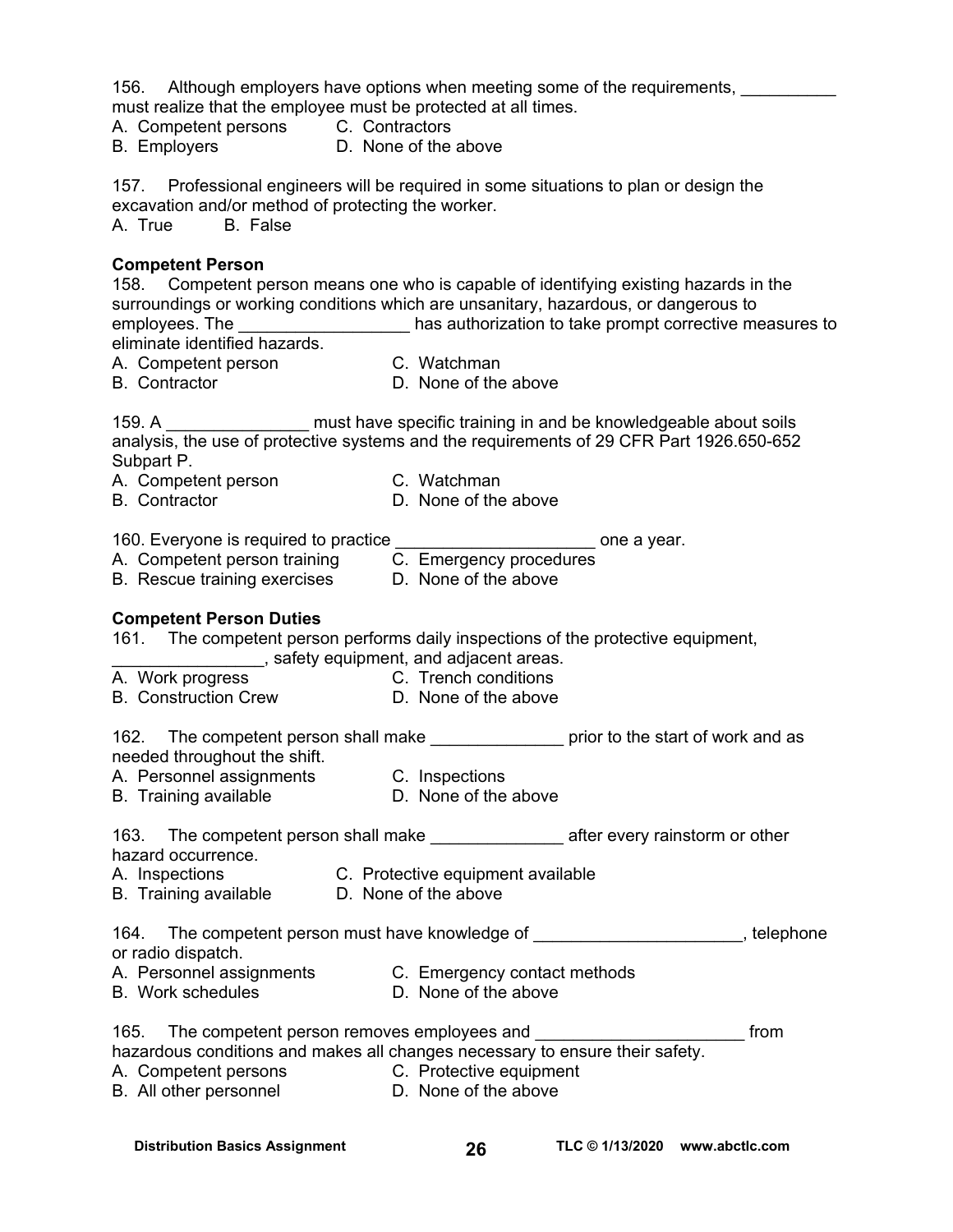| 166. The competent person makes sure that all _______________ have proper protective<br>equipment, hard-hats, reflective vests, steel-toed boots, harnesses, eye protection, hearing<br>protection and drinking water.                                                               |                                                                 |                                |
|--------------------------------------------------------------------------------------------------------------------------------------------------------------------------------------------------------------------------------------------------------------------------------------|-----------------------------------------------------------------|--------------------------------|
| A. Competent persons<br>B. Contractors                                                                                                                                                                                                                                               | C. Employees                                                    |                                |
| <b>B.</b> Contractors                                                                                                                                                                                                                                                                | D. None of the above                                            |                                |
| <b>Scope of Work</b><br>167. According to the text, during excavation work a competent person shall be on the job site<br>at all times when personnel are working within or around the<br>A. Competent person C. Excavation<br><b>B.</b> Contractors                                 | D. None of the above                                            |                                |
|                                                                                                                                                                                                                                                                                      |                                                                 |                                |
| 168. Prior to opening an excavation, the estimated locations of<br>that reasonably may be expected to be encountered during excavation work shall be<br>determined.                                                                                                                  |                                                                 |                                |
| A. Unauthorized persons C. Underground utility installations<br><b>B.</b> Employees                                                                                                                                                                                                  | D. None of the above                                            |                                |
| 169.<br>by water accumulation in the excavation.<br>A. Additional care C. Ladders<br>B. Adequate precautions D. None of the above                                                                                                                                                    | shall be taken to protect employees against the hazards posed   |                                |
|                                                                                                                                                                                                                                                                                      |                                                                 |                                |
| 170. According to the text, employees shall be protected from excavated or other materials or<br>equipment that could pose a hazard by falling or rolling into excavations.<br>A. True<br><b>B.</b> False                                                                            |                                                                 |                                |
| 171. The Ladder(s), stairway(s), or ramp shall be spaced so that no employee in the trench<br>excavation is more than fifty (50') feet from a means of egress.<br>A. True<br><b>B.</b> False                                                                                         |                                                                 |                                |
| 172. When the atmosphere contains less than 19.5 percent oxygen, the area must be<br>continuously ventilated until the<br>A. Excavation is closed<br>B. Employees enter the space                                                                                                    | C. Oxygen levels are above 19.5 percent<br>D. None of the above |                                |
| 173. Where a _________________________, the area shall be ventilated until the flammable gas concentration is below 20 percent of the LFL (lower flammable limit).<br>A. Competent person requires monitoring C. Worker encounters fumes<br><b>B.</b> Gaseous condition exists       | D. None of the above                                            |                                |
| <b>Personnel Protective Systems</b><br>Requirements for sloping, benching or protective systems are found in ___________<br>174.<br>A. Safety Manuals C. CFR 1926.652 (OSHA Construction Standards)<br>B. Tabulated data <b>D.</b> None of the above                                 |                                                                 |                                |
| 175. Whenever support systems, _________________, or other protective systems are being<br>used, a written copy of the manufacturer's specifications, recommendations, and limitations<br>sheet shall be available at the job site.<br>A. Shield systems<br><b>B.</b> Tabulated data | C. Ramps<br>D. None of the above                                |                                |
| <b>Distribution Basics Assignment</b>                                                                                                                                                                                                                                                | 27                                                              | TLC © 1/13/2020 www.abctlc.com |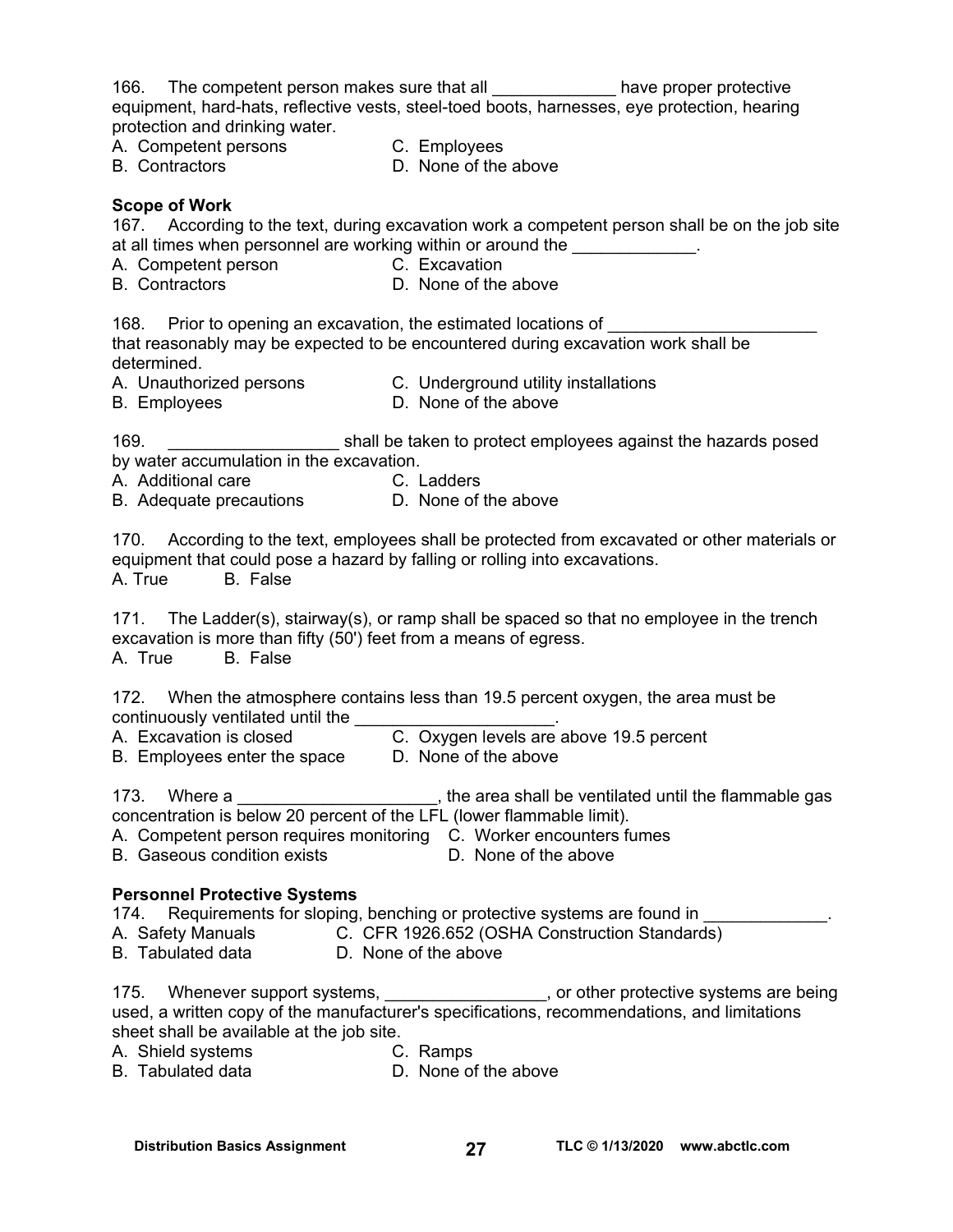### **Excavation Protection Systems**

| 176.       |                       | There are three basic protective systems for excavations and trenches. They are sloping |  |  |
|------------|-----------------------|-----------------------------------------------------------------------------------------|--|--|
|            | and benching systems, | , and shields.                                                                          |  |  |
| A. Shoring |                       | C. Attendants                                                                           |  |  |

B. Ramps D. None of the above

177. Every employee in an excavation or trench shall be protected from

- by an adequate protective system.
- A. Unauthorized persons C. Polluted air
- B. Cave-ins **D. None of the above**

### **Sloping and Benching Systems**

178. An option for sloping is to slope to the angle required by OSHA Construction Standards for Type C, which is the most \_\_\_\_\_\_\_\_\_\_\_\_\_\_\_.

- A. Unstable soil type **C. Porous soil type**
- B. Stable soil type **D.** None of the above

179. Another option for sloping is to first determine the soil type, then use the table provided in Appendix B of the standard to determine the

- A. Maximum allowable angle C. Protective system to be used
- 
- B. Porosity D. None of the above

180. Another option for sloping is to utilize the summary prepared by a registered professional engineer.

- A. Instructions C. Standards
- B. Tabulated data D. None of the above

### **Shoring Systems**

181. \_\_\_\_\_\_\_\_\_\_\_\_ is another protective system that utilizes a framework of vertical members, horizontal members, and cross braces to support the sides of the excavation to prevent a cave-in.

- A. Shoring **C. Lateral support**
- B. Tabulated data D. None of the above

### **Shield Systems (Trench Boxes)**

182. Shielding is the third method of providing a safe workplace in excavations. Unlike sloping and shoring, \_\_\_\_\_\_\_\_\_\_\_\_\_\_\_\_\_ does not prevent a cave-in.

- A. Shielding C. Soil testing
- B. Tabulated data D. None of the above

| 183. Shields are designed to                   | , thereby protecting the |
|------------------------------------------------|--------------------------|
| applait and unplace in a data that a thugh use |                          |

- employees working inside the structure.
- A. Withstand the soil forces caused by a cave-in **C.** Bend but not break B. Keep water out of the excavation **B.** None of the above

### **Safety Precautions for Shield Systems**

- 184. There must not be any lateral movement of \_\_\_\_\_\_\_\_\_\_\_ when installed.
- A. Sloping and benching systems C. Ladders
- B. Shields **D. None of the above**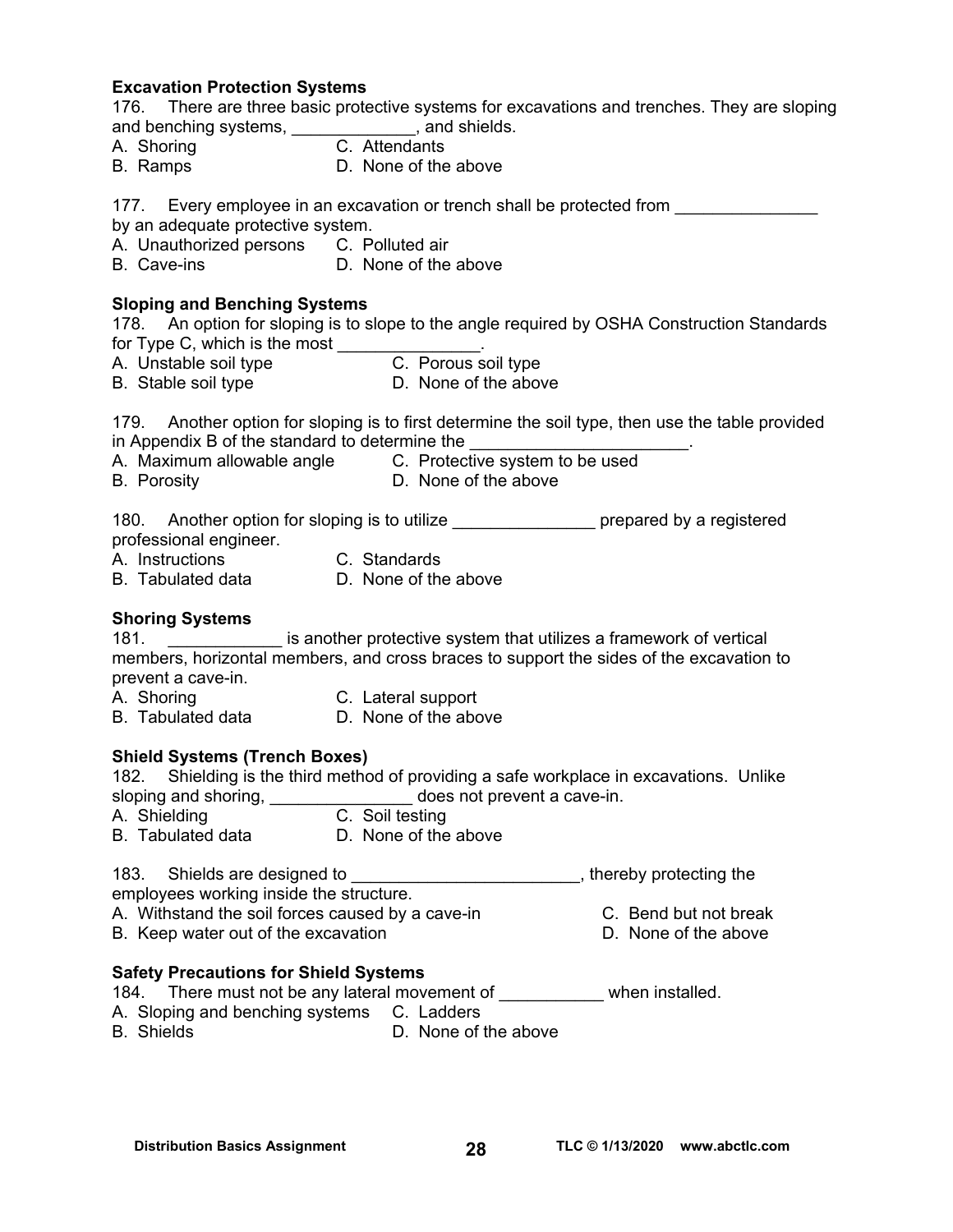185. To protect employees from cave-ins when entering and exiting the shield, a ladder within the or a properly sloped ramp at the end shall be provided.

- A. Shield C. Tabulated data
- B. Jobsite D. None of the above

### **Personal Protective Equipment**

| 186.                  | requires that employees wear a hard hat, safety glasses, and work |
|-----------------------|-------------------------------------------------------------------|
| boots on the jobsite. |                                                                   |
| A. The contractor     | C. Recommended practice                                           |
| B. OSHA policy        | D. None of the above                                              |

### **Excavation & Trenching Guidelines**

187. Procedures and guidelines for the protection of employees working in and around excavations and trenches must be in compliance with OSHA Standards described in Subpart P (CFR 1926.650) for the construction industry.

A. True B. False

188. According to the text, the competent person(s) must be trained in accordance with the OSHA Excavation Standard, and all other programs that may apply, and must demonstrate a thorough understanding and knowledge of the programs and the hazards associated. A. True B. False

189. All other employees working in and around the excavation must be trained to recognize the hazards associated with

- 
- B. Trenching and excavating D. None of the above
- A. OSHA Standards C. Personal protective equipment
	-

### **Hazard Controls**

190. Knowing the location of underground installations is a good idea because it could make the work go faster.

A. True B. False

### **Excavation Safety Plan**

191. A written excavation safety plan is required. This plan is to be developed to the level necessary to ensure complete compliance with the endlocal control and state and local safety standards.

- A. Professional engineer's requirements C. Protective systems
	-
- B. OSHA Excavation Safety Standard D. None of the above

### **Soil Classification and Identification**

192. The Simplified Soil Classification System defined by OSHA Standards consists of four categories: \_\_\_\_\_\_\_\_\_\_\_, Type A, Type B, and Type C.

A. Stable rock C. Stiff clay

B. Gravel D. None of the above

193. Type A soils are **Example 20** with an unconfined compressive strength of 1.5 tons per square foot (TSF) or greater.

A. The least stable C. Field tested

B. Cohesive soils **D.** None of the above